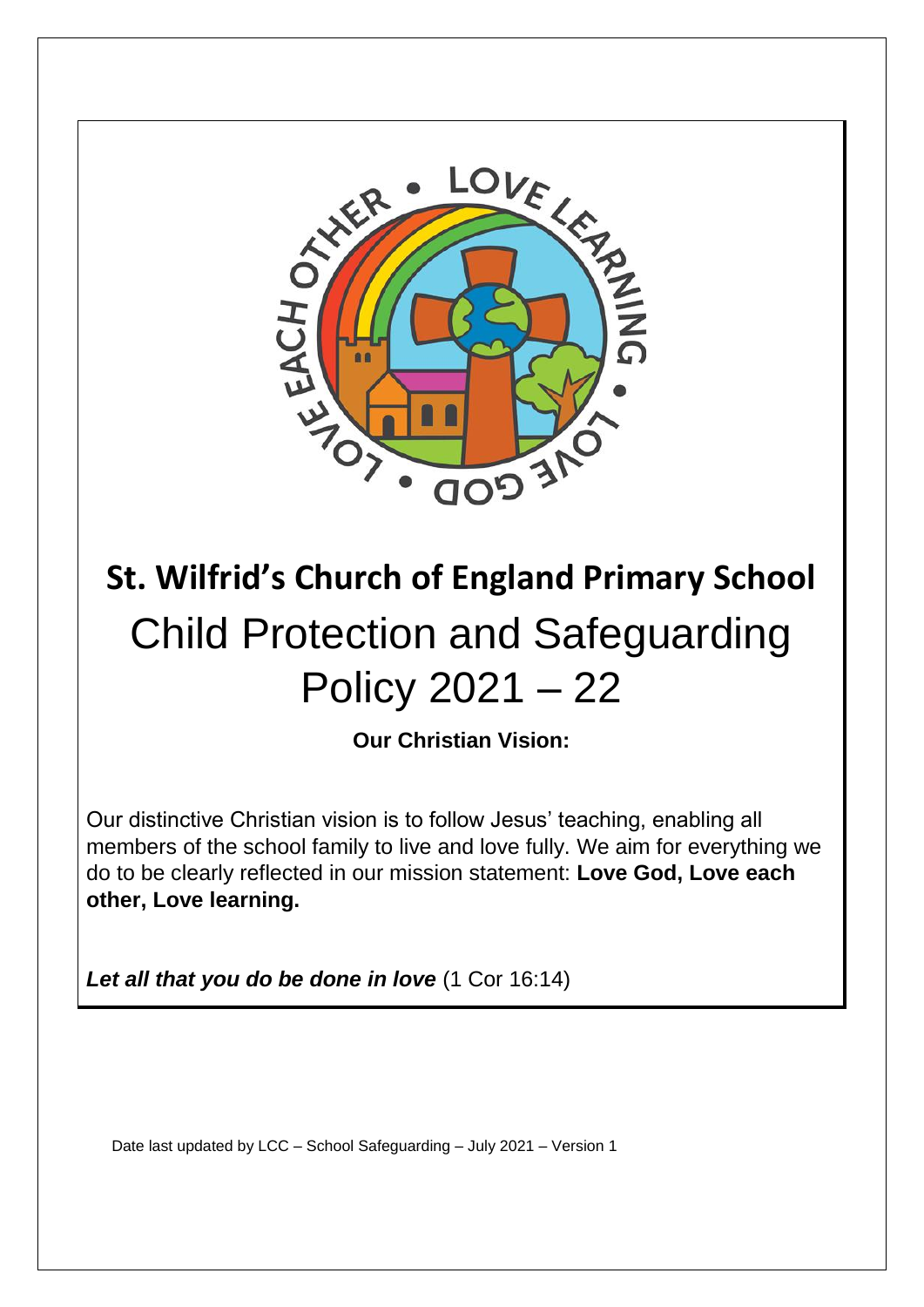| Policy Leader / DSL / HT*                            | <b>Claire Weymouth</b>                        |
|------------------------------------------------------|-----------------------------------------------|
| Deputy DSL (s)                                       | <b>Angela Rowe</b><br><b>Jane Wall-Budden</b> |
| Safeguarding Governor /<br><b>Chair of Governors</b> | <b>Mary Stoneham</b>                          |
| <b>Last Updated</b>                                  | September 2021                                |
| Approved by the<br><b>Governing Body/Board</b>       | October 2021                                  |
| Date to Review                                       | September 2022                                |

| <b>Table of Contents</b> |                                   |    |                                          |
|--------------------------|-----------------------------------|----|------------------------------------------|
| 1                        | <b>Context &amp; Rationale</b>    | 18 | Extremism & Radicalisation               |
| $\overline{2}$           | Definition                        | 19 | <b>Private Fostering</b>                 |
| 3                        | Covid-19                          | 20 | Pupils with Family Members in            |
|                          |                                   |    | Prison                                   |
| $\overline{4}$           | Law and Guidance                  | 21 | Peer on Peer Abuse including             |
|                          |                                   |    | <b>Sexualised Abuse</b>                  |
| 5                        | <b>Roles and Responsibilities</b> | 22 | <b>Serious Violence</b>                  |
| 6                        | Training and Induction            | 23 | <b>Online Safety and Personal</b>        |
|                          |                                   |    | <b>Electronic Devices</b>                |
| $\overline{7}$           | <b>Multi-Agency Working</b>       | 24 | Sexting & Sharing of Indecent            |
|                          |                                   |    | Images                                   |
| 8                        | <b>Early Help</b>                 | 25 | <b>Context of Safeguarding Incidents</b> |
| 9                        | Abuse & Neglect                   | 26 | <b>Extra-Curricular Clubs and</b>        |
|                          |                                   |    | <b>Activities</b>                        |
| 10                       | Domestic Abuse                    | 27 | <b>Alternative Provision</b>             |
| 11                       | <b>Homelessness</b>               | 28 | <b>Work Experience</b>                   |
| 12                       | <b>Children Missing from</b>      | 29 | <b>Manging Referrals</b>                 |
|                          | Education                         |    |                                          |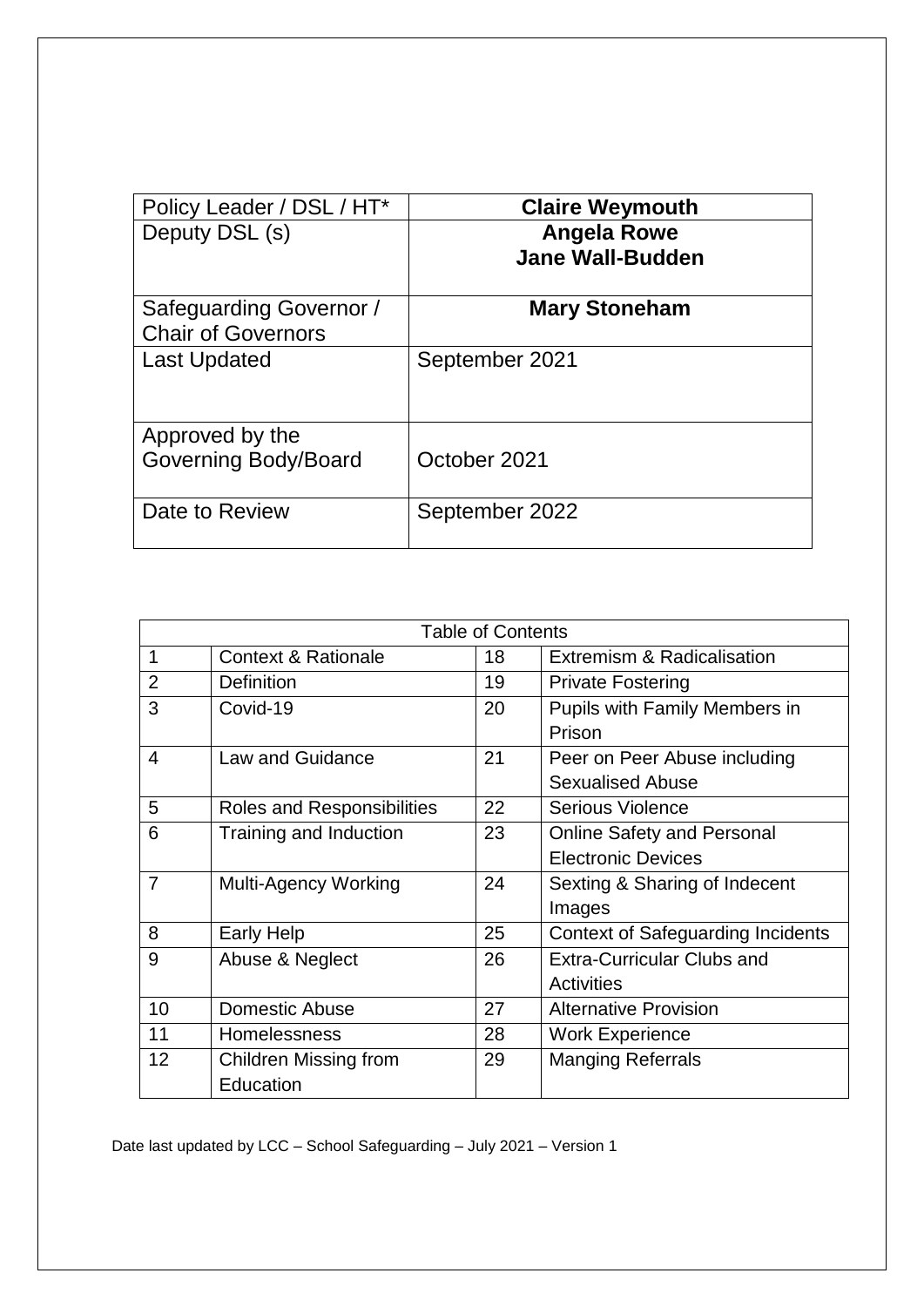| 13                               | <b>Child Criminal Exploitation</b> | 30 | Concerns about staff and           |
|----------------------------------|------------------------------------|----|------------------------------------|
|                                  |                                    |    | safeguarding practices             |
| 14                               | <b>Child Sexual Exploitation</b>   | 31 | Allegations of Abuse against staff |
| 15                               | <b>Modern Slavery</b>              | 32 | <b>Safer Recruitment</b>           |
| 16                               | <b>Female Genital Mutilation</b>   | 33 | <b>Single Central Record</b>       |
| 17                               | <b>Forced Marriage</b>             | 34 | <b>Review</b>                      |
|                                  |                                    |    |                                    |
| Key Contacts. Roles and Training |                                    |    |                                    |
|                                  |                                    |    |                                    |

#### **1. Context and Rationale**

St Wilfrid's CE Primary School is committed to the welfare, safety and protection of every pupil. Opportunities are regularly created for staff to contribute their ideas in order to shape this policy and staff consultation on this final took place in September 2020.

The purpose of this safeguarding policy is to ensure every child who is a registered pupil at St Wilfrid's School is safe and protected from harm. The Department for Education (DfE) 'Keeping Children Safe in Education' (September 2020), states safeguarding and promoting the welfare of children is defined for the purposes of this guidance as:

- Protecting children from maltreatment;
- Preventing impairment of children's mental and physical health or development;
- Ensuring that children grow up in circumstances consistent with the provision of safe and effective care; and
- Taking action to enable all children to have the best outcomes.

This policy will give clear direction to all stakeholder about expectations and our legal responsibility to safeguard and promote the welfare of all children at our school.

Date last updated by LCC – School Safeguarding – July 2021 – Version 1 St Wilfrid's School fully recognises the contribution it can make to protect children from harm and to support and promote the welfare of all children who are registered pupils at our school. This policy applies to all stakeholders; pupils, staff, parents, governors,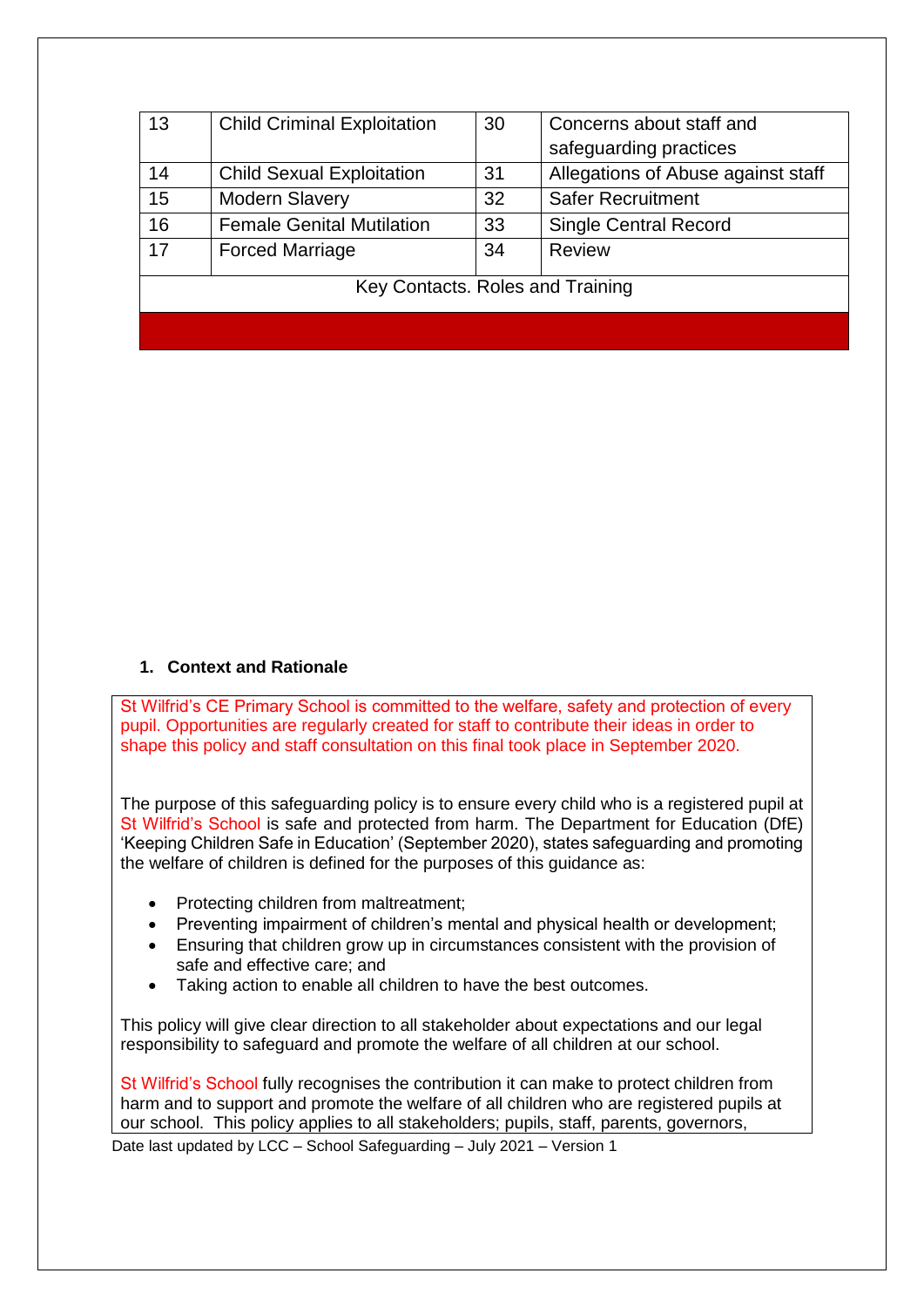volunteers and visitors. This policy should be read in conjunction with the School's Safeguarding Portfolio ( see "CS drive")

No single professional can have a full picture of a child's needs and circumstances. If children and families are to receive the right help at the right time, **everyone** who comes into contact with them has a role to play in identifying concerns, sharing information and taking prompt action.

The Children Acts 1989 and 2004, states a child is anyone who has not reached their 18<sup>th</sup> birthday. The commitment to safeguarding and promoting the welfare of children however will extend to all children who visit St Wilfrid's School as well as all pupils of school.

St Wilfrid's School fully recognises the contribution we can make to protect children from harm and to support and promote the welfare of all children who are pupils at our school. This policy applies to all stakeholders; this includes pupils, staff, parents, governors, volunteers, placement students and visitors.

This policy will give clear direction to all stakeholders about expectations and our legal and moral responsibility to safeguard and promote the welfare of all children at our school.

St Wilfrid's School is committed to safeguarding and promoting the physical, mental and emotional welfare of every pupil. We implement a whole-school preventative approach to managing safeguarding concerns, ensuring that the wellbeing of pupils is at the forefront of all action taken. We recognise that **no single professional can have a full picture** of a child's needs and circumstances. If children and families are to receive the right help at the right time, **everyone** who comes into contact with them has a role to play in identifying concerns, sharing information and taking prompt action.

This policy sets out a clear and consistent framework for delivering this promise, in line with safeguarding legislation and statutory guidance. It will be achieved by:

- Ensuring that members of the governing board, the headteacher, staff and all stakeholders understand their responsibilities under safeguarding legislation and statutory guidance, are alert to the signs of child abuse, and know to refer concerns to the DSL. In additional, to ensure that staff are aware that ANYONE can make a referral.
- Teaching pupils how to keep safe and recognise behaviour that is unacceptable.
- Identifying and making provision for any pupil that has been subject to, or is at risk of, abuse, neglect, or exploitation.
- Creating a culture of safer recruitment by adopting procedures that help deter, reject or identify people who might pose a risk to children
- Endeavour to provide a safe and welcoming environment where children are respected and valued; where the voice of the child is listened to and is paramount
- Where it is believed that a child is at risk of or is suffering significant harm, the school will follow the procedures set out by our local Safeguarding Children Partnership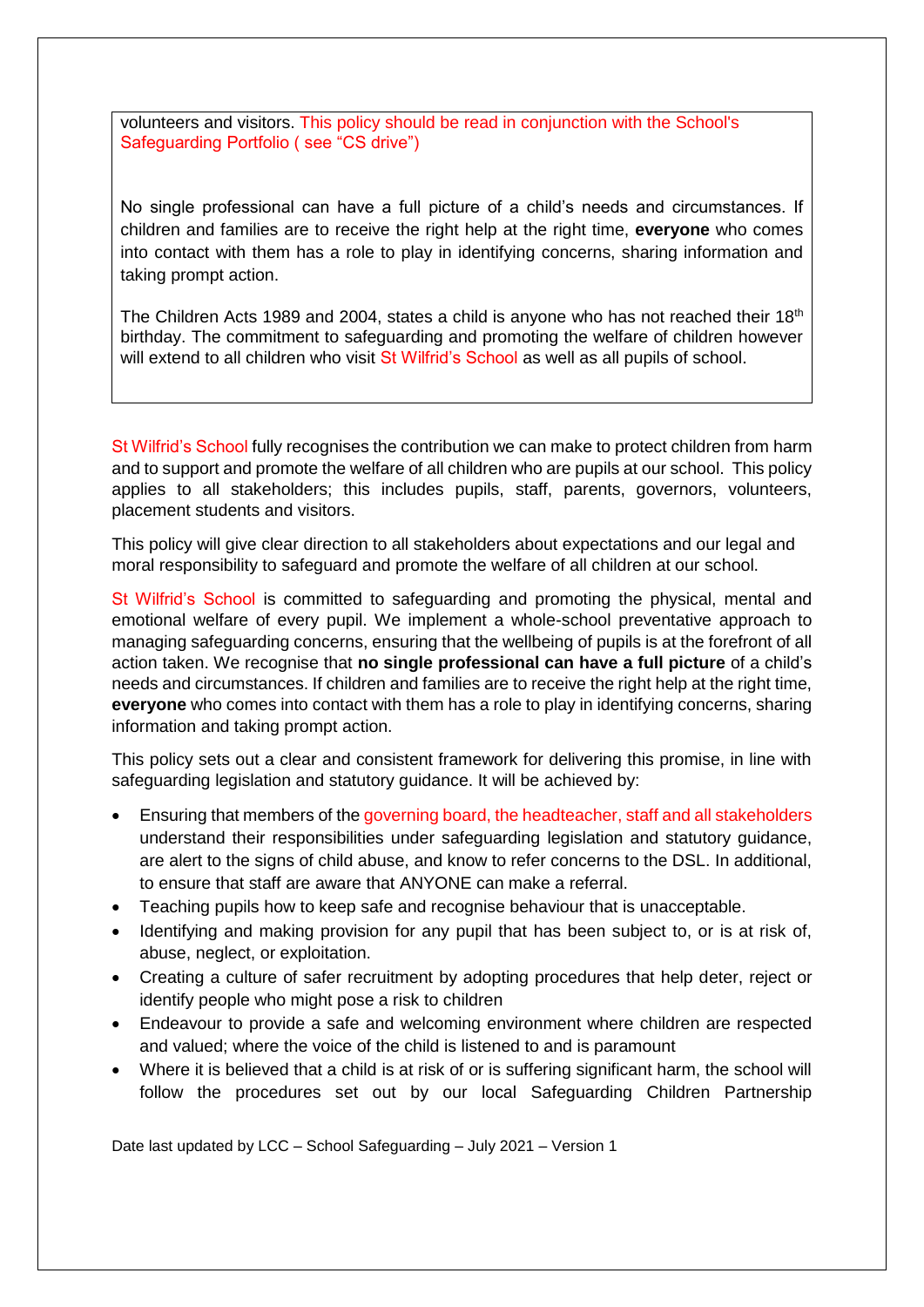arrangements.

[https://panlancashirescb.proceduresonline.com/chapters/contents.html#ind\\_cases](https://panlancashirescb.proceduresonline.com/chapters/contents.html#ind_cases)

#### **2. Definitions**

The terms **"children"** and **"child"** refer to anyone under the age of 18.

The purpose of this safeguarding policy is to ensure every pupil at St Wilfrid's School is safe and protected from harm. The Department for Education (DfE) 'Keeping Children Safe in Education' (September 2021), states safeguarding and promoting the welfare of children is defined for the purposes of this guidance as:

- Protecting children from maltreatment;
- Preventing impairment of children's mental and physical health or development;
- Ensuring that children grow up in circumstances consistent with the provision of safe and effective care; and
- Taking action to enable all children to have the best outcomes

Children can abuse other children. This is generally referred to as **peer on peer abuse** and can take many forms. This can include (but is not limited to) bullying (including cyberbullying); sexual violence and sexual harassment; physical abuse such as hitting, kicking, shaking, biting, hair pulling, or otherwise causing physical harm; sexting and initiating/hazing type violence and rituals.

For the purposes of this policy, **"sexual violence"** refers to the following offences as defined under the Sexual Offences Act 2003:

- **Rape:** A person (A) commits an offence of rape if they intentionally penetrate the vagina, anus or mouth of another person (B) with their penis, B does not consent to the penetration, and A does not reasonably believe that B consents.
- **Assault by penetration:** A person (A) commits an offence if they intentionally penetrate the vagina or anus of another person (B) with a part of their body or anything else, the penetration is sexual, B does not consent to the penetration, and A does not reasonably believe that B consents.
- **Sexual assault:** A person (A) commits an offence of sexual assault if they intentionally touch another person (B), the touching is sexual, B does not consent to the touching, and A does not reasonably believe that B consents.
- **Causing someone to engage in sexual activity without consent:** A person (A) commits an offence if they intentionally cause another person (B) to engage in an activity, the activity is sexual, B does not consent to engaging in the activity, and A does not reasonably believe that B consents. This could include forcing someone to strip, touch themselves sexually, or to engage in sexual activity with a third party.

For the purposes of this policy, **"sexual harassment"** refers to unwanted conduct of a sexual nature that occurs online or offline, inside or outside of school. Sexual harassment is likely to violate a pupil's dignity, make them feel intimidated, degraded or humiliated, and create a hostile, offensive, or sexualised environment. If left unchallenged, sexual harassment can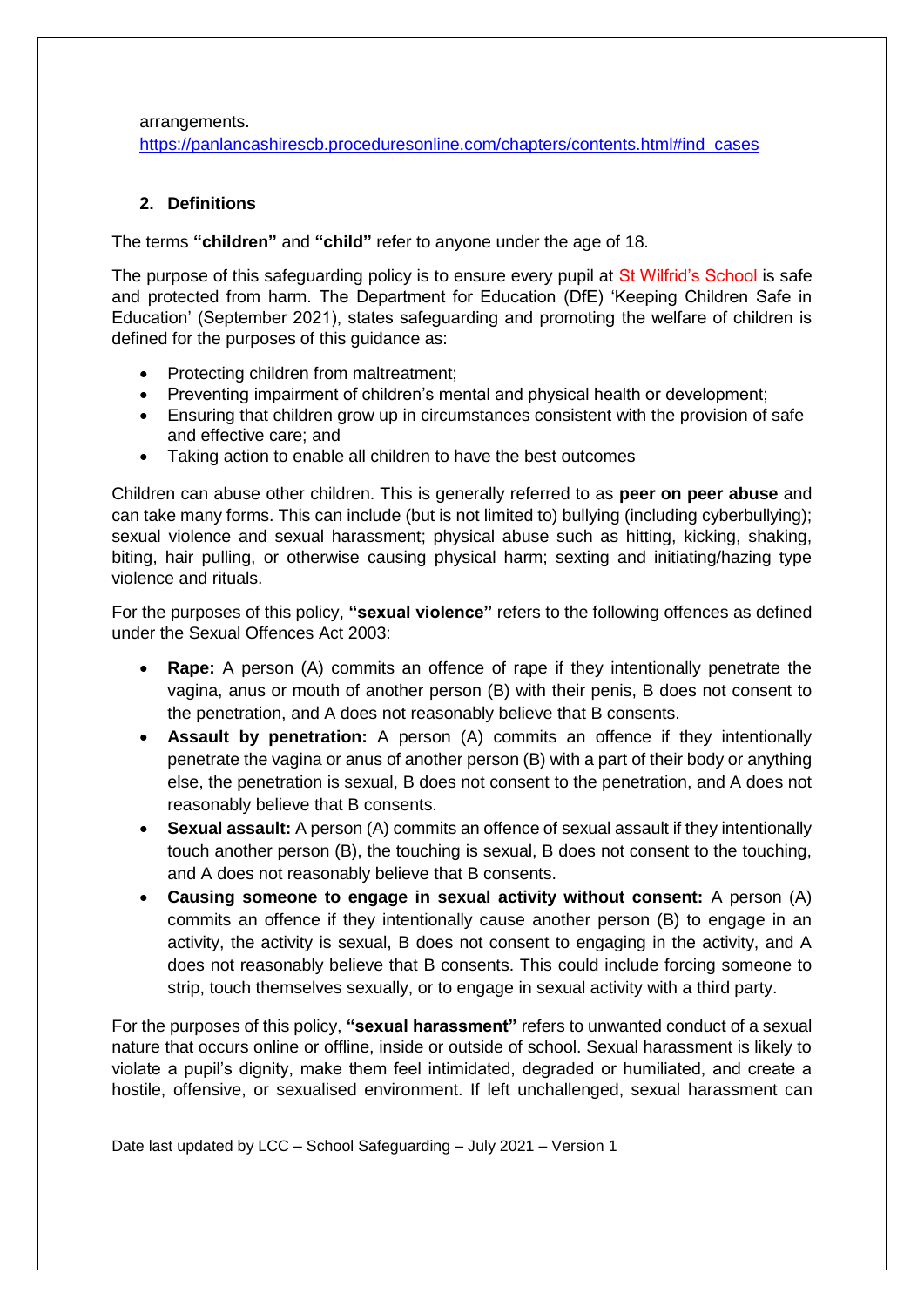create an atmosphere that normalises inappropriate behaviour and may lead to sexual violence. Sexual harassment can include, but is not limited to:

- Sexual comments, such as sexual stories, lewd comments, sexual remarks about clothes and appearance, and sexualised name-calling.
- Sexual "jokes" and taunting.
- Physical behaviour, such as deliberately brushing against someone, interfering with someone's clothes, and displaying images of a sexual nature.
- Online sexual harassment, which may be standalone or part of a wider pattern of sexual harassment and/or sexual violence. This includes:
	- The consensual and non-consensual sharing of nude and semi-nude images and/or videos.
	- Sharing unwanted explicit content.
	- Upskirting.
	- Sexualised online bullying.
	- Unwanted sexual comments and messages, including on social media.
	- Sexual exploitation, coercion, and threats.

**Upskirting** refers to the act, as identified the Voyeurism (Offences) Act 2019, of taking a picture or video under another person's clothing, without their knowledge or consent, with the intention of viewing that person's genitals or buttocks, with or without clothing, to obtain sexual gratification, or cause the victim humiliation, distress or alarm. Upskirting is a criminal offence. Anyone, including pupils and staff, of any gender can be a victim of upskirting.

**Consensual and non-consensual sharing of nude and semi-nude images and/or videos**, colloquially known as **"sexting" and "youth produced imagery"**, is defined as the sharing between pupils of sexually explicit content, including indecent imagery. **Indecent imagery** is defined as an image which meets one or more of the following criteria:

- Nude or semi-nude sexual posing
- A child touching themselves in a sexual way
- Any sexual activity involving a child
- Someone hurting a child sexually
- Sexual activity that involves animals

**Consent** is defined as having the freedom and capacity to choose to engage in sexual activity. Consent may be given to one sort of sexual activity but not another and can be withdrawn at any time during sexual activity and each time activity occurs. A person only consents to a sexual activity if they agree by choice to that activity and has the freedom and capacity to make that choice. Children under the age of 13 can never consent to any sexual activity. The age of consent is 16.

## **3. Covid -19**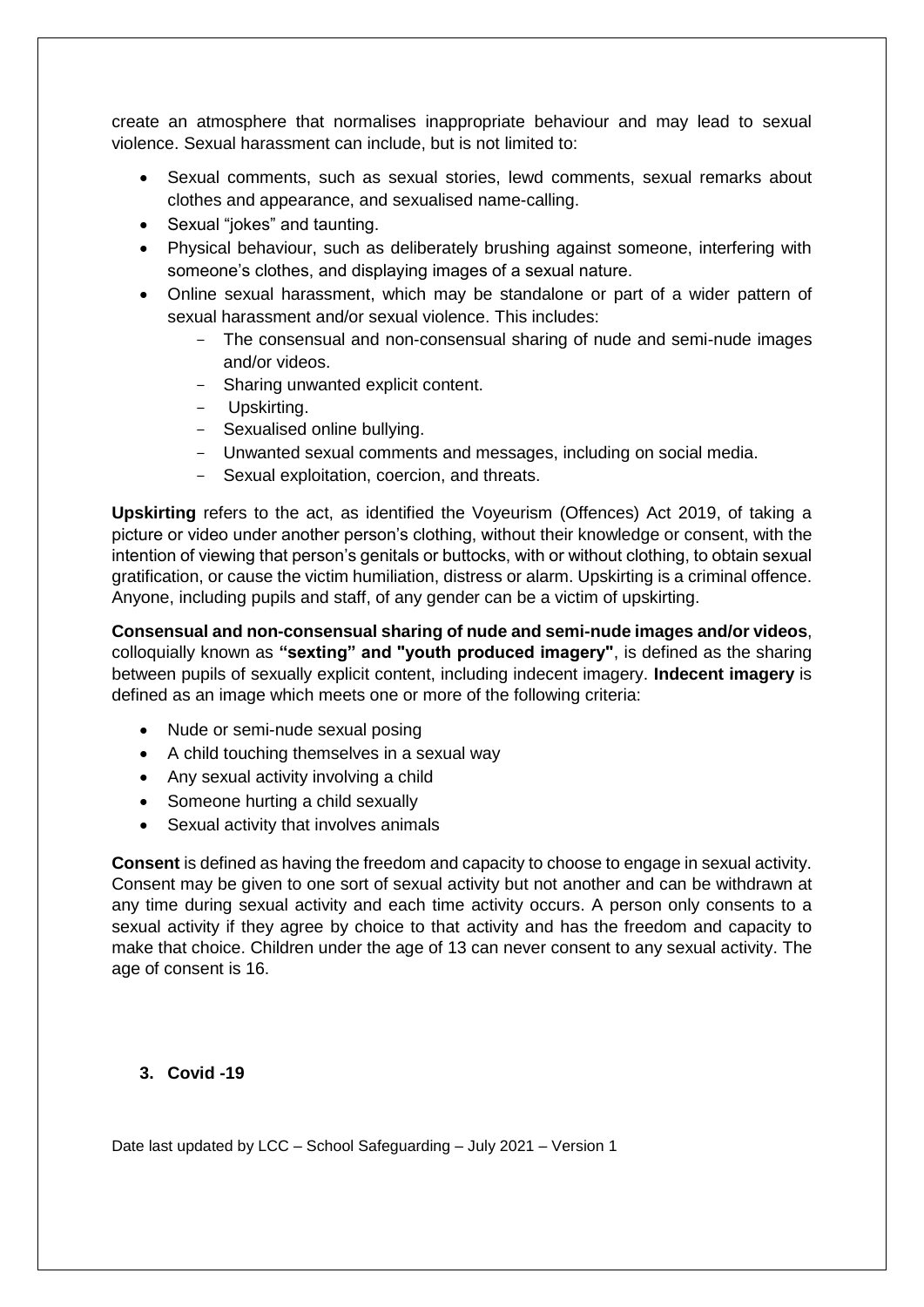Keeping Children Safe in Education 2021 (KCSIE) remains in force throughout the response to coronavirus (COVID-19). However, St Wilfrid's School recognises that further measures or adaptations to current policies and procedures may be required in response to the pandemic in 2021/22. Any such measures will be detailed and communicated through addendums to the policy, when necessary, and shared with all stakeholders. St Wilfrid's School will continue to follow local and national guidance and adapt/amend this policy if required.



## **4. Law and Guidance**

This policy has due regard to all relevant legislation and statutory guidance including, but not limited to:

- **[Education Act 2002](http://www.legislation.gov.uk/ukpga/2002/32/contents)**: Section 175 of the Education Act 2002 requires local education authorities and the governors of maintained schools and further education (FE) colleges to make arrangements to ensure that their functions are carried out with a view to safeguarding and promoting the welfare of children. Section 157 of the same act and the Education (Independent Schools Standards) (England) Regulations 2003 require proprietors of independent schools (including academies) to have arrangements to safeguard and promote the welfare of children.
- **[Working Together to Safeguard Children 2018](https://www.gov.uk/government/publications/working-together-to-safeguard-children--2)** guides education establishments of their role within inter-agency working to safeguard and promote the welfare of children. This is **the government's statutory guidance for all organisations and agencies** who work with, or carry out work related to, children in the United Kingdom.
- **[Keeping Children Safe in Education 2021](https://assets.publishing.service.gov.uk/government/uploads/system/uploads/attachment_data/file/892394/Keeping_children_safe_in_education_2020.pdf)**: The Department for Education (DfE) has updated the statutory safeguarding and child protection guidance for schools and colleges in England, Keeping children safe in education. This guidance sets out what schools and colleges in England must do to safeguard and promote the welfare of children and young people under the age of 18.
- **[Guidance for Safer Working Practice \(with Addendum April 2020\)](https://www.saferrecruitmentconsortium.org/GSWP%20COVID%20addendum%20April%202020%20final-1.pdf)**
- **[The Children Act 1989](http://www.legislation.gov.uk/ukpga/1989/41/contents) & 2004**
- **The Prevent Duty –** The Prevent duty is **the duty in the Counter-Terrorism and Security Act 2015** that's sets out guidance for the LA and its partners to have due regard to the need to prevent people from being drawn into terrorism.
- **FGM** as set out in the Female Genital Mutilation Act 2003 ("the 2003 Act"), as amended by the Serious Crime Act 2015.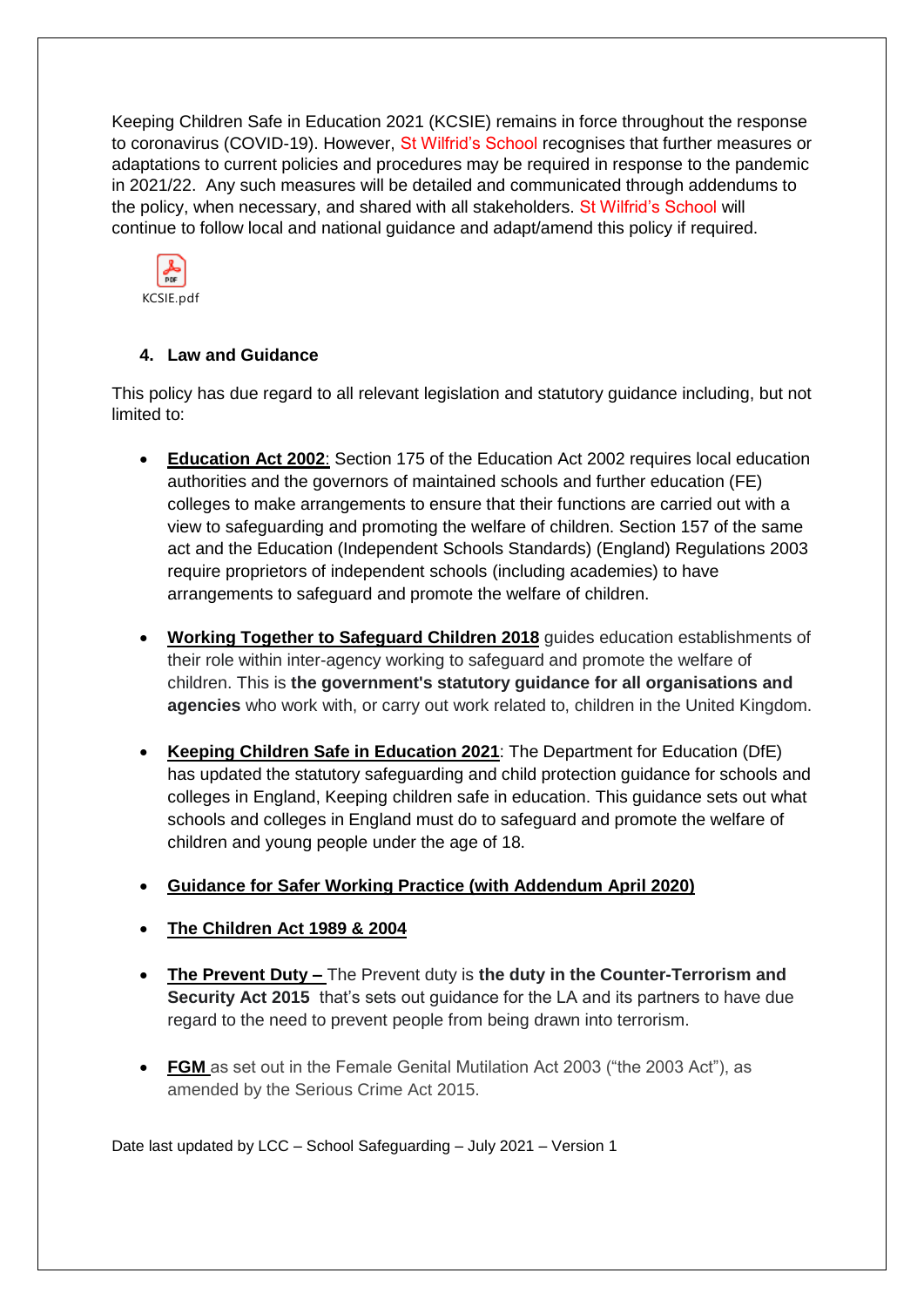## **Relevant Non-statutory guidance**

- DfE (2015) 'What to do if you're worried a child is being abused'
- DfE (2018) 'Information sharing'
- DfE (2017) 'Child sexual exploitation'
- DfE (2021) 'Sexual violence and sexual harassment between children in schools and colleges'
- DfE (2021) 'Recruit teachers from overseas'
- DfE (2020) 'Sharing nudes and semi-nudes: advice for education settings working with children and young people'

This policy operates in conjunction with the following school policies

- Prevent Duty Policy
- Anti-Bullying Policy
- Online Safety Policy
- On line Safety Policy and acceptable use agreement
- Data Protection Policy
- Camera and Images Policy
- Whistleblowing Policy
- Allegations of Abuse Against Staff Policy
- Staff Code of Conduct
- Behaviour Policy
- Anti-Bullying Policy

## **5. Roles and responsibilities**

**All staff** have a responsibility to:

- Consider, at all times, what is in the best interests of the pupil with a **child-centred approach**
- Contribute to, and maintain a **high safeguarding ethos** within the setting, with safeguarding pupils at the forefront of practice at all times
- Ensure ALL children have opportunities to communicate and know that they are **listened to**
- Contribute to **providing a curriculum** which will equip children with the skills to keep themselves safe and develop an attitude which will enable them to enter adulthood successfully and reach their full potential
- Establish effective, supportive, and **positive relationships** with parents, carers, pupils and other professionals
- Maintain an attitude of **'it could happen here'** where safeguarding is concerned
- Be proactive to provide a **safe environment** in which pupils can learn
- Be prepared to **identify** pupils or families who may benefit from **early help**
- Be aware of the **school's individual procedures** that support safeguarding, including all policies, internal reporting procedures, information and training provided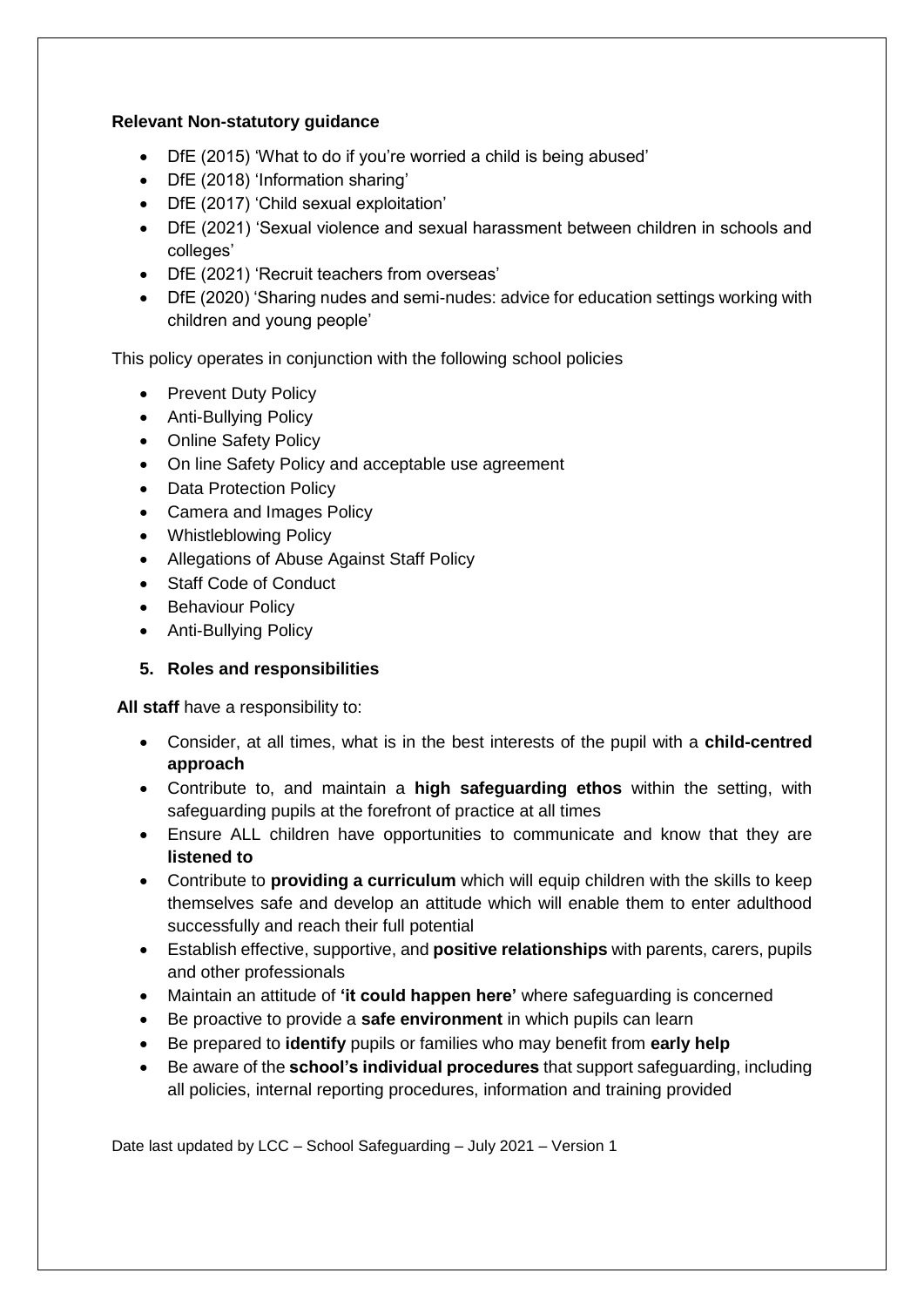- Be aware of the role and **identity of the DSL** and deputy DSLs and seek them for advice if required
- Undertake **safeguarding training**, including online safety training, during induction and subsequently on a regular basis, including receiving bulletins, emails and briefings
- Be aware of the **local early help process** and understand their role in it.
- Be aware of, and understand, the process for making referrals to Children's Social Care, understanding that **anyone can make a referral**
- Understand how to make a referral to CSC and/or the police immediately, if at any point there is **a risk of immediate serious harm to a child**
- Be aware of and **understand the procedure to follow** in the event that a child confides they are being abused, exploited or neglected, in a timely manner
- Maintain appropriate **levels of confidentiality** when dealing with individual cases
- **Reassure victims** that they are being taken seriously, that they will be supported, and that they will be kept safe.
- Be aware of **safeguarding issues** that can put pupils at risk of harm.
- **Be aware of behaviours linked to issues** such as drug-taking, alcohol misuse, deliberately missing education, and sharing indecent images, and other signs that pupils may be at risk of harm
- Be fully aware of the importance of **mental health in relation to safeguarding** and that all staff should also be aware that mental health problems can, in some cases, be an indicator that a child has suffered or is at risk of suffering abuse, neglect or exploitation.

#### **Teachers, including the headteacher, have a responsibility to:**

• Safeguard pupils' wellbeing and maintain public trust in the teaching profession as part of their professional duties, as outlined in the '**Teachers' Standards'**.

#### **The governing board/body has a duty to:**

- Take **strategic leadership responsibility** for the school's safeguarding arrangements
- Ensure that the school **complies with its duties** under the above child protection and safeguarding legislation
- Comply with its obligations under section 14B of the Children Act 2004 to **supply the local safeguarding arrangements with information** to fulfil its functions
- Ensure that staff working directly with children **read and understand** at least Part one of KCSIE
- Ensure a **named Governor takes leadership responsibility** for safeguarding arrangements
- Appoint a member of staff from the SLT to the **role of DSL** and one or more deputy DSLs to provide support, and ensure that they are trained to the same standard as the DSL and that the roles are explicit in their job description(s). Ensure the provision of appropriate support, funding, training, resources, and time to carry out their role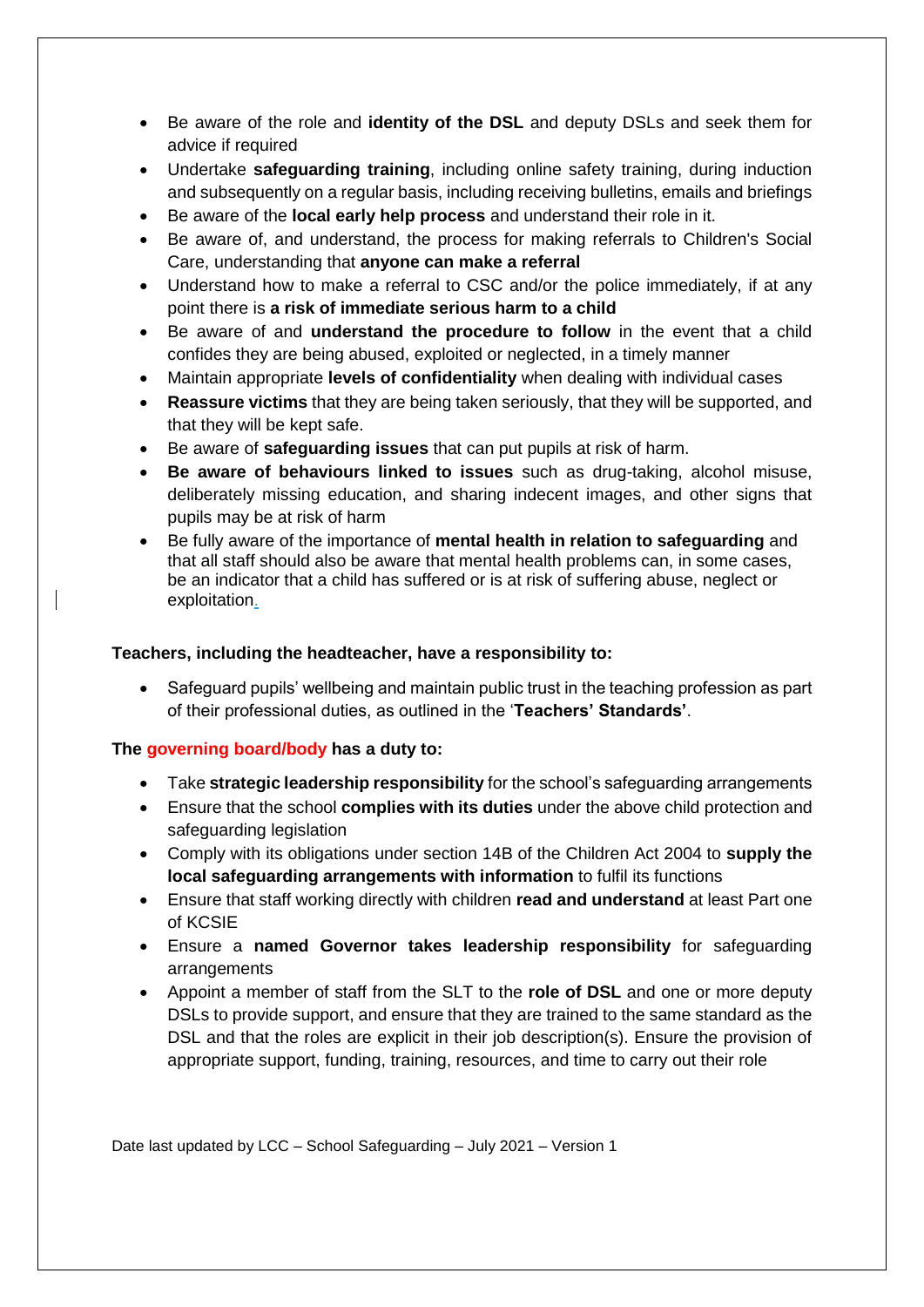- Facilitate and support a **whole-school approach to safeguarding**; this includes ensuring that safeguarding and child protection are at the forefront and **ethos** remains consistently high
- Ensure **systems are in place so that children to confidently report abuse**, knowing that their concerns will be treated seriously, and they can safely express their views and give feedback; these systems will be well-promoted, easily understood, and easily accessible. Ensure that the **voice of the child** is heard and acted upon.
- Ensure **effective and appropriate policies** and procedures in place
- Make sure that **pupils are taught about safeguarding**, including protection against dangers online (including when they are online at home), through teaching and learning opportunities, as part of providing a broad and balanced curriculum
- Adhere to statutory responsibilities by conducting **pre-employment checks on staff** who work with children
- Ensure the school has **clear systems and processes in place for identifying possible mental health problems in pupils,** including clear routes to escalate concerns and clear referral and accountability systems
- Make sure that at least one person on any recruitment panel has undertaken **safer recruitment training**
- Ensure that **all staff receive safeguarding and child protection training** updates, e.g. emails, as required, but at least annually, including a thorough induction
- Confirm that there are transparent procedures in place to handle **allegations against staff,** supply staff, volunteers and contractors
- Confirm that there are **procedures in place to make a referral to the DBS** and the Teaching Regulation Agency (TRA), where appropriate, if a person in regulated activity has been dismissed or removed due to safeguarding concerns or would have been had they not resigned
- Ensure that appropriate disciplinary procedures are in place, as well as **policies pertaining to the behaviour of pupils and staff**
- Ensure that **procedures are in place to eliminate unlawful discrimination**, harassment and victimisation, including those in relation to peer-on-peer abuse.
- Appoint a **designated teacher to promote the educational achievement of CLA** and ensure that this person has undergone appropriate training
- Ensure that the **appropriate level of check** is completed on Governors
- Create a culture where **staff are confident to challenge** senior leaders over any safeguarding concerns
- Ensure that **children are safe online** by ensuring that appropriate filters and



St Wilfrid's Online Policy with out

monitoring systems are in place Safety Policy 16.4.18 APPENDIX Updated by AM Oct 2020.docx appendix Online Safety St. Wilfrids Oct 2020 reviewed Feb 21.docx

• Ensure that **safeguarding is embedded within the curriculum**

Ensure staff in school are aware of, and policies are personalised to reflect, an understanding of specific issues such as **peer on peer abuse** and safeguarding children with disabilities and special educational needs St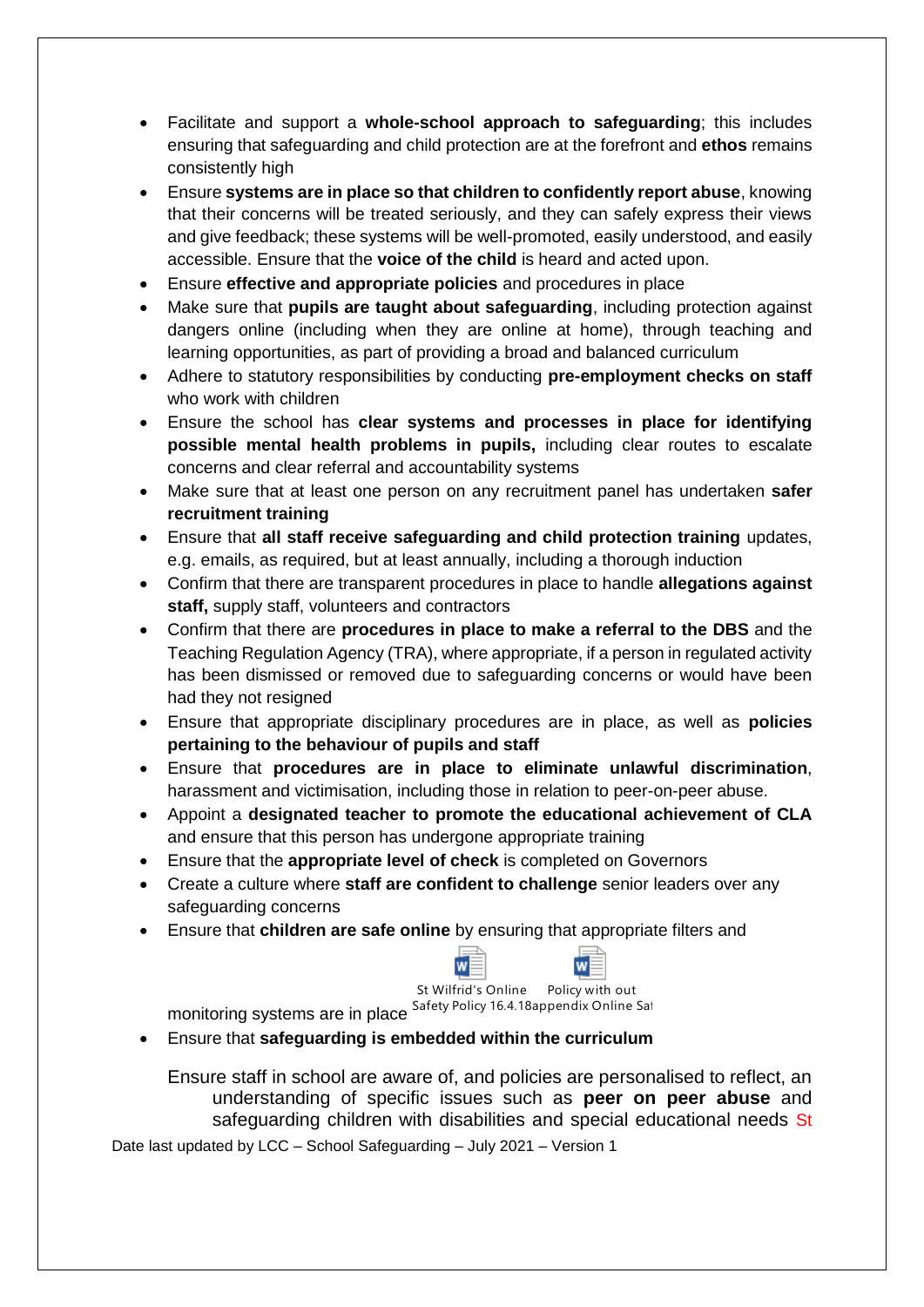#### Wilfrid's School will refer to specific guidance in Keeping Children Safe in Education Part five: Child on Child Sexual Violence and Sexual Harassment.

This is most likely to include, but may not be limited to: bullying (including cyberbullying); physical abuse such as hitting, kicking, shaking, biting, hair pulling, or otherwise causing physical harm; sexual violence and sexual harassment; sexting (also known as youth produced sexual imagery); and initiation/hazing type violence and rituals. This will also include **Upskirting.** It typically involves taking a photograph under a person's clothing without them knowing, with the intention of viewing their genitals or buttocks for sexual gratification or causing humiliation, distress or alarm.

- ALL staff and volunteers understand that children can abuse other children
- ALL staff and volunteers will inform the DSL of suspected peer abuse and record in line with schools recording policy
- Peer on peer abuse will be taken as seriously as any other form of abuse
- All staff understand that abuse is abuse and should never be tolerated or passed off as "banter", "just having a laugh" or "part of growing up
- All staff will understand that pupils with SEND are more prone to peer group isolation and school will have extra pastoral support to address this.
- Physical abuse between peers will be managed under the school's **[Behaviour](https://www.gov.uk/government/publications/behaviour-and-discipline-in-schools)**



**[Policy](https://www.gov.uk/government/publications/behaviour-and-discipline-in-schools)**  2020 Interim revision  $\cdot$  **\*** 

• Ensure that all practice and procedures operate with the best interests of the child at the centre with a **firm child centred approach.**

## **The DSL has a duty to:**

- Take **lead responsibility for safeguarding** and child protection, including online safety, creating and maintaining a
- Provide **advice, support and expertise to other staff** on child welfare, safeguarding and child protection matters.
- **Take part in strategy discussions,** inter-agency meetings and Child Protection Conferences and/or support other staff to do so.
- **Contribute to the** assessment of children, and/or support other staff to do so
- **Be available** during school hours for staff to discuss any safeguarding concerns
- Arrange, alongside the school, adequate and **appropriate cover** for any activities outside of school hours or terms.
- Refer cases:
	- To CSC where abuse and neglect are suspected, and support staff who make referrals CSC
	- To the Channel programme where radicalisation concerns arise, and support staff who make referrals to the Channel programme
	- To the DBS where a person is dismissed or has left due to harm, or risk of harm, to a child.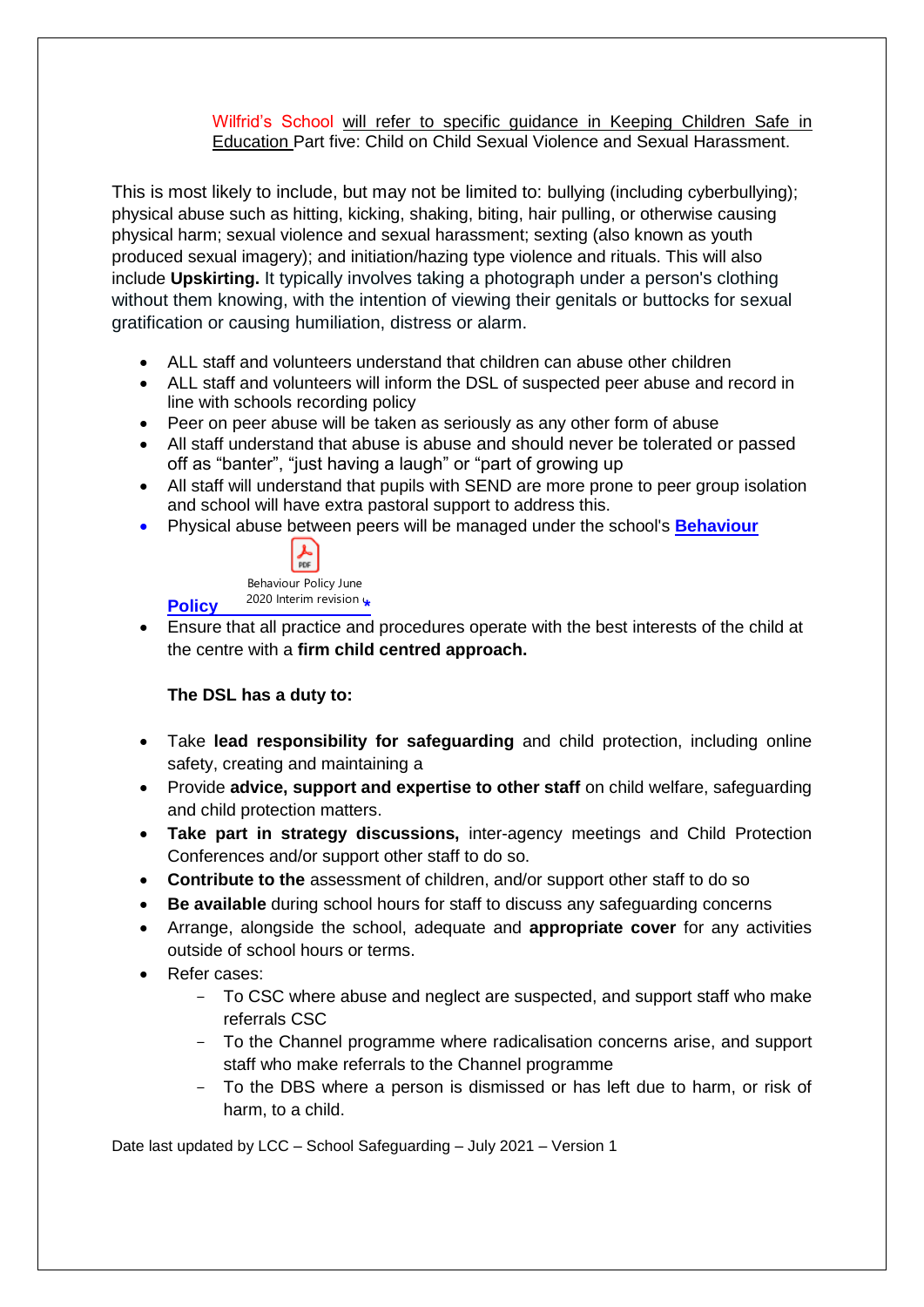- To the police where a crime may have been committed, in line with the National Police Chiefs' Council (NPCC) guidance
- And to any other appropriate identified agency or partner.
- Act as a **point of contact** with the multi-agency partners
- Ensure **effective communication** and information sharing (when appropriate) between Deputy DSL's/ Pastoral Team/ SLT/Governance/ Head teacher.
- Liaise with staff when deciding whether to make a referral by **liaising with relevant agencies** so that children's needs are considered holistically
- Liaise with the **senior mental health lead** and, where available, the Mental Health Support Team, where safeguarding concerns are linked to mental health.
- Promote **supportive engagement with parents** in safeguarding and promoting the welfare of children, including where families may be facing challenging circumstances
- Work with relevant staff, **taking lead responsibility for promoting educational outcomes** for children, by understanding the lasting impact that adversity and trauma can have on children's behaviour, mental health and wellbeing, knowing the safeguarding and child protection issues that children in need are experiencing, or have experienced, and identifying the impact that these issues might be having on their attendance, engagement and achievement at school. This includes:
	- Ensuring that the school knows which pupils have or had a social worker
	- Understanding the academic progress and attainment of these pupils
	- Maintaining a culture of high aspirations for these pupils
	- Supporting teachers to provide additional academic support or reasonable adjustments to help these pupils reach their potential
- Ensure that **child protection files are kept updated** and secure, monitoring the quality and accuracy of logs
- Ensure that a pupil's child protection **file is transferred** as soon as possible, and within five days, when transferring to a new school, and consider any additional information that should be shared to support a child's journey
- Ensure **all stakeholders understand the Child Protection Policy**, Keeping Children Safe in Education 2021 and internal procedures to report any concerns are transparent and understood by all. Ensure this information is given in **induction** and at regular intervals/ training
- Work with the governing board to ensure the school's Child Protection and **Safeguarding Policy is reviewed annually**, and the procedures are updated and reviewed regularly
- Ensure the school's **Child Protection and Safeguarding Policy is available publicly**, ensure that parents are aware of schools' responsibilities regarding safeguarding and child protection
- Undergo **DSL training**, and update this training at least every two years to remain compliant
- Ensure opportunities for **further training** and opportunities for upskilling are taken
- Encourage a culture of listening to children promoting **the voice of the child**
- **Recognise the importance of information sharing**, including within school, with other schools and with the safeguarding partners and other agencies by understanding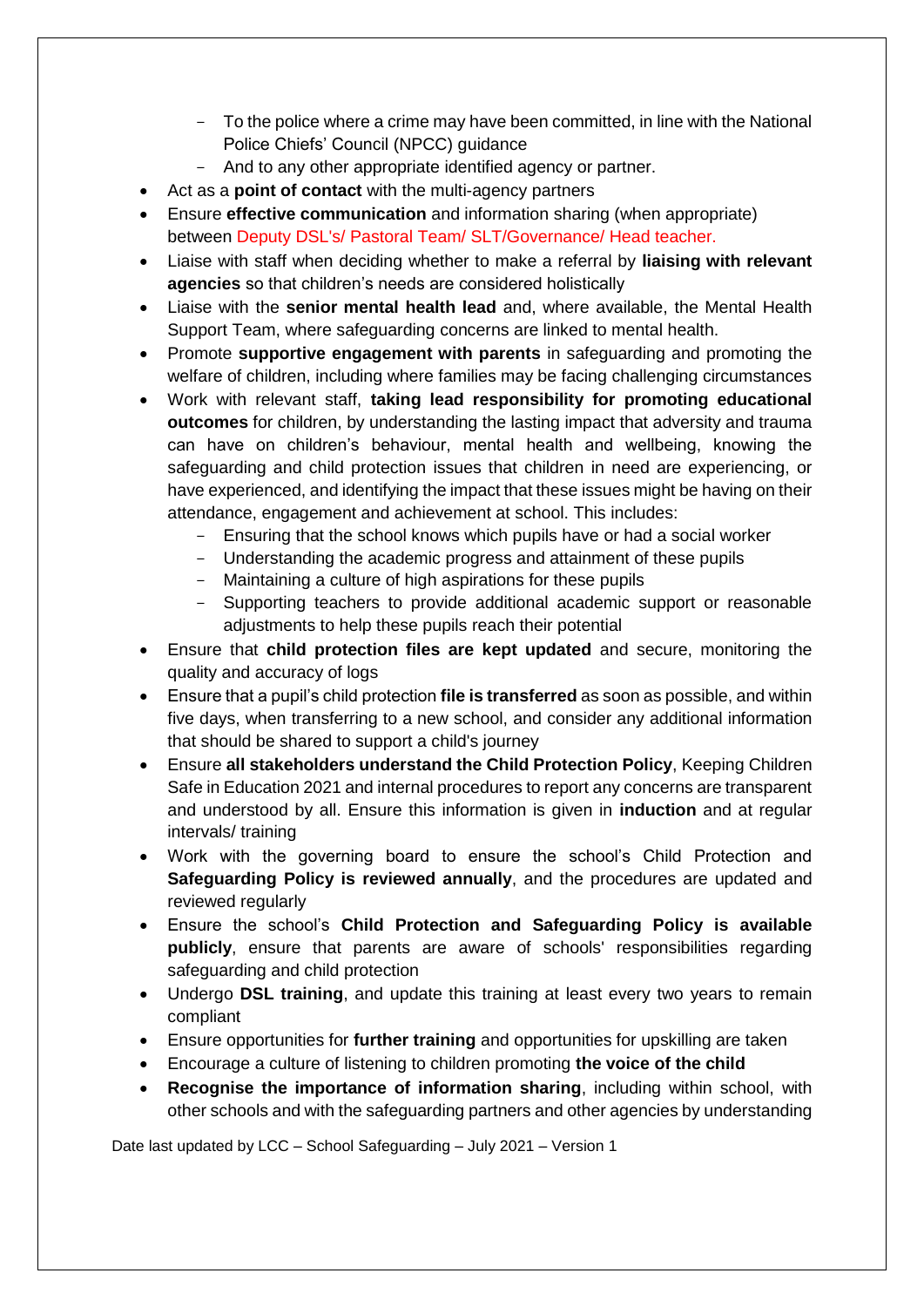relevant data protection legislation and regulations, especially the Data Protection Act 2018 and the UK GDPR

- Undertake **Prevent** awareness training
- Be provided with appropriate support and **supervision** in order to carry out the role safely and effectively
- Liaise with the Local Authority Personal Advisors for any Care Leavers.

St Wilfrid's School recognises that Deputy DSL's must be trained to same standard as the DSL.

**The designated teacher** has a responsibility for promoting the educational achievement of CLA and previously CLA (PLAC), and for children who have left care through adoption, special guardianship or child arrangement orders or who were adopted from state care outside England and Wales. In our setting, this is Claire Weymouth.

## **6. Training and Induction**

St Wilfrid's School recognise the importance of ongoing staff training and development to keep staff aware of emerging issues and keeping the ethos of safeguarding high. Everybody has a role to play in safeguarding our children and we strive to ensure all staff are well informed and know what to do if they have any concerns. Staff members will undergo safeguarding and child protection training at induction, which will be updated on a regular basis and/or whenever there is a change in legislation.

The induction training will cover: (Amend and add other documents prevalent to your setting)

- The Child Protection and Safeguarding Policy
- The Peer-on-Peer Abuse and procedures.
- The Staff Code of Conduct
- Part one of 'Keeping children safe in education' (KCSIE) (or Annex A, if appropriate).
- The Behaviour Policy.
- The Attendance Policy, including the safeguarding response to children who go missing from education.
- Appropriate child protection and safeguarding training, including online safety training.
- Information about the role and identity of the DSL and deputy DSL(s)
- How to record concerns in your setting.
	- *Ensure records are kept of all inductions*

Following induction St Wilfrid's School recognises the need to ensure continual, effective training to staff and other stakeholders. We will:-

- ALL staff and volunteers will receive Safeguarding Training (at least) annually
- The DSL/s will provide ALL staff, volunteers and governors with regular safeguarding updates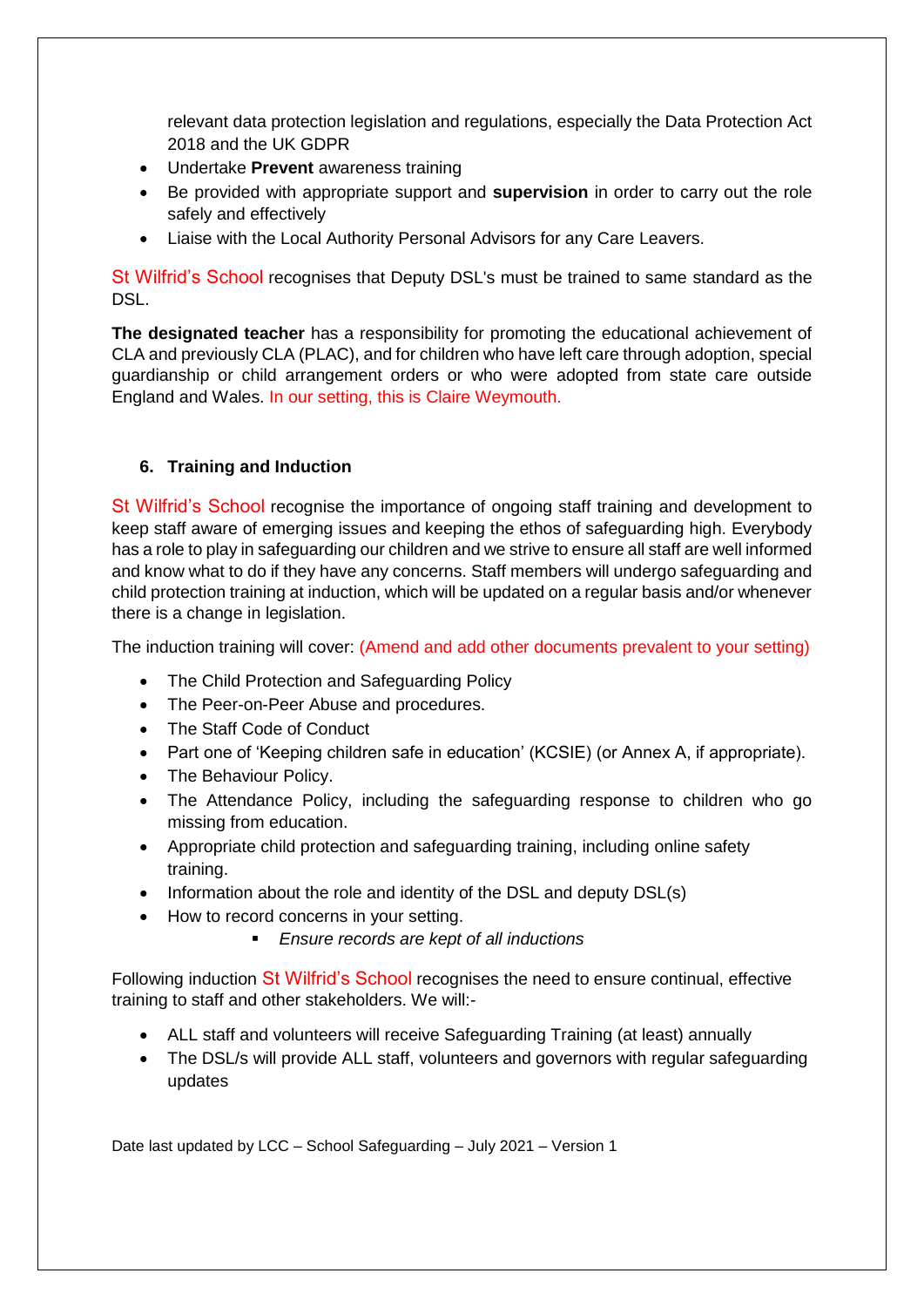- ALL staff, volunteers and governors will read and show an understanding of any updates that are provided
- DSLs will attend DSL training every 2 years and update their knowledge, skills and understanding of relevant safeguarding issues on a regular basis
- The DSL will undertake Prevent awareness training
- At least one member of staff and one governor will attend Safer Recruitment Training. This will be renewed at least every 5 years
- ALL staff, volunteers and governors will undertake any additional specialised training on matters such as Child Sexual Exploitation, Prevent, Peer on Peer abuse, Online Safety, FGM etc as is deemed necessary by the SLT/DSL and that is particularly relevant to the context and needs of the setting
- any staff member will discuss any specific training requirements or gaps in knowledge or understanding with the DSL/s
- Staff will receive opportunities to contribute towards and inform the safeguarding arrangements in the school
- Detailed records will be held of staff safeguarding training and ensure that no training becomes out of date.

## **7. Multi-Agency Working**

The school contributes to multi-agency working as part of its statutory duty. The school is aware of and will follow the local safeguarding arrangements. Further details on [www.lancashiresafeguarding.org.uk](http://www.lancashiresafeguarding.org.uk/)

The school will be fully engaged, involved, and share information with local safeguarding arrangements. Once the school is named as a relevant agency by local safeguarding partners, it will follow its statutory duty to cooperate with the published arrangements in the same way as other relevant agencies.

The school will work with Children & Family Well – Being Team, CSC, the Police, Health services and other relevant partners and agencies for the benefit of families and children ensuring contribution to multi-agency plans to provide additional support.

Where a need for early help is identified, the school will allow access for CSC from the host LA and, where appropriate, a placing LA, for that LA to conduct (or consider whether to conduct) a section 17 or 47 assessment.

St Wilfrid's School also recognises the particular importance of inter-agency working in identifying and preventing CSE and CCE.

#### **Information sharing**

The school recognises the importance of proactive information sharing between professionals and local agencies in order to effectively meet pupils' needs and identify any need for early help.

Date last updated by LCC – School Safeguarding – July 2021 – Version 1 Considering the above, staff will be aware that whilst the UK GDPR and the Data Protection Act 2018 place a duty on schools to process personal information fairly and lawfully, they also allow for information to be stored and shared for safeguarding purposes – data protection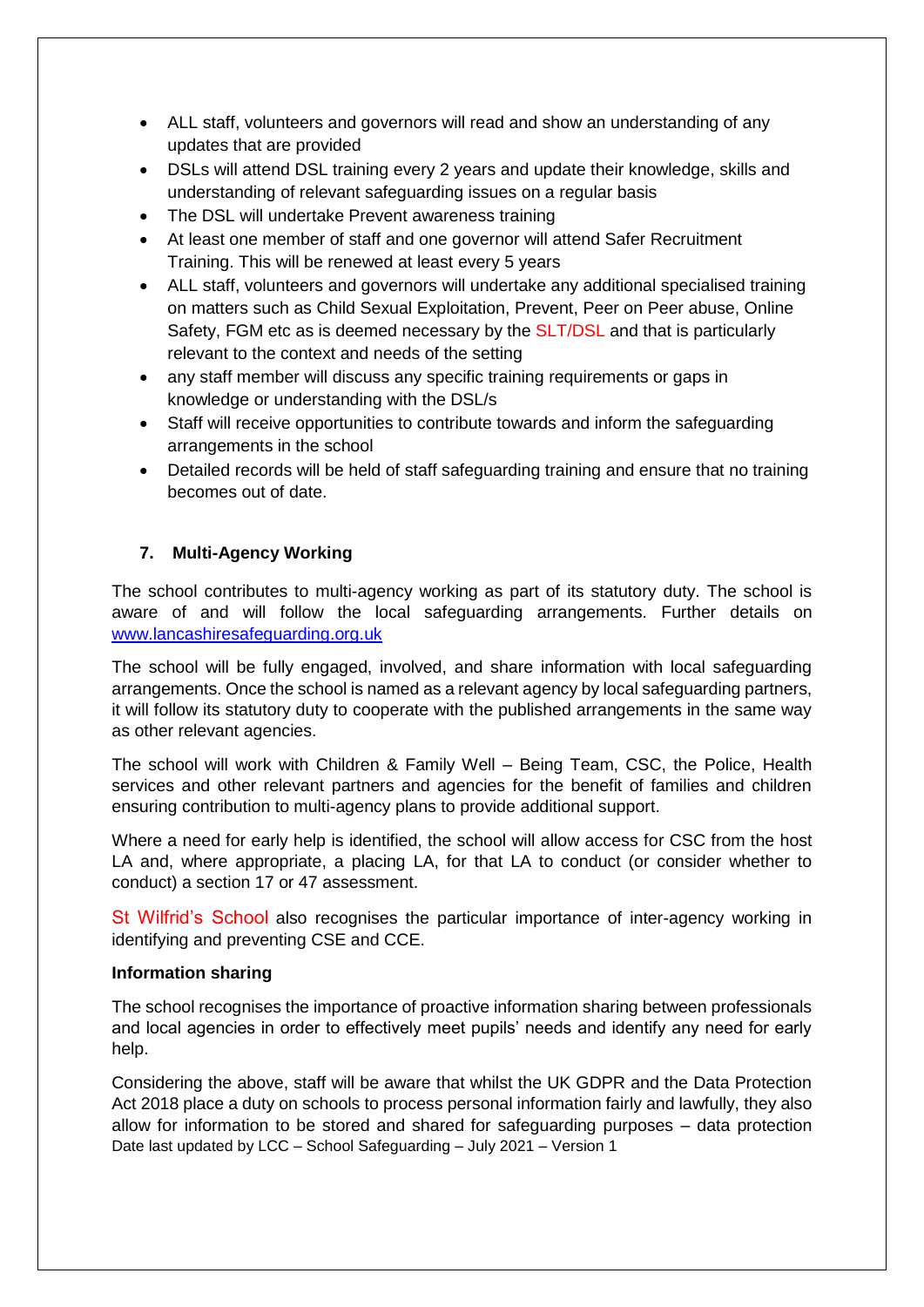regulations do not act as a barrier to sharing information where failure to do so would result in the pupil being placed at risk of harm.

**Staff members will ensure that fear of sharing information does not stand in the way of their responsibility to promote the welfare and safety of pupils.** If staff members are in doubt about sharing information, they will speak to the DSL or deputy DSL(s).

# **8. Early help**

Early help means providing support as soon as the need emerges, at any point in a child's life. Staff at St Wilfrid's School recognise that any professional can provide early help. Jane Wall-Budden is the school contact for pastoral support. Any pupil or family may benefit from early help, but staff will be alert to the potential need specifically for early help for pupils who:

- Are disabled, have certain health conditions, or have specific additional needs
- Have SEND, regardless of whether they have a statutory EHC plan
- Have mental health needs
- Are young carers.
- Show signs of being drawn into anti-social or criminal behaviour, including gang involvement and association with organised crime groups or county lines
- Are frequently missing or going missing from care or from home
- Are at risk of modern slavery, trafficking, or sexual or criminal exploitation
- Are at risk of being radicalised
- Is misusing drugs or alcohol
- Have family members in prison, or are affected by parental offending
- Are in a family circumstance presenting challenges for them, such as drug and alcohol misuse, adult mental health problems, or domestic abuse
- Misuse drugs or alcohol.
- Have returned home to their family from care
- Are at risk of HBA, such as FGM or forced marriage.
- Are privately fostered.
- Are persistently absent from education, including persistent absences for part of the school day
- Show any other early signs of abuse, neglect any other identified reason not listed above that requires extra support or intervention to improve outcomes for families and children.

Jane Wall- Budden, in consultation with the DSL/deputy will take the lead where early help is appropriate and consent has been gained. This includes liaising with other agencies and setting up an inter-agency assessment as appropriate. The local early help process will be followed as required to help provide the right, effective support at the right time.

Staff may be required to support other agencies and professionals in an early help assessment, in some cases acting as the lead practitioner. Any such cases will be kept under constant review assessing the impact of the support.

#### **We therefore ensure that:**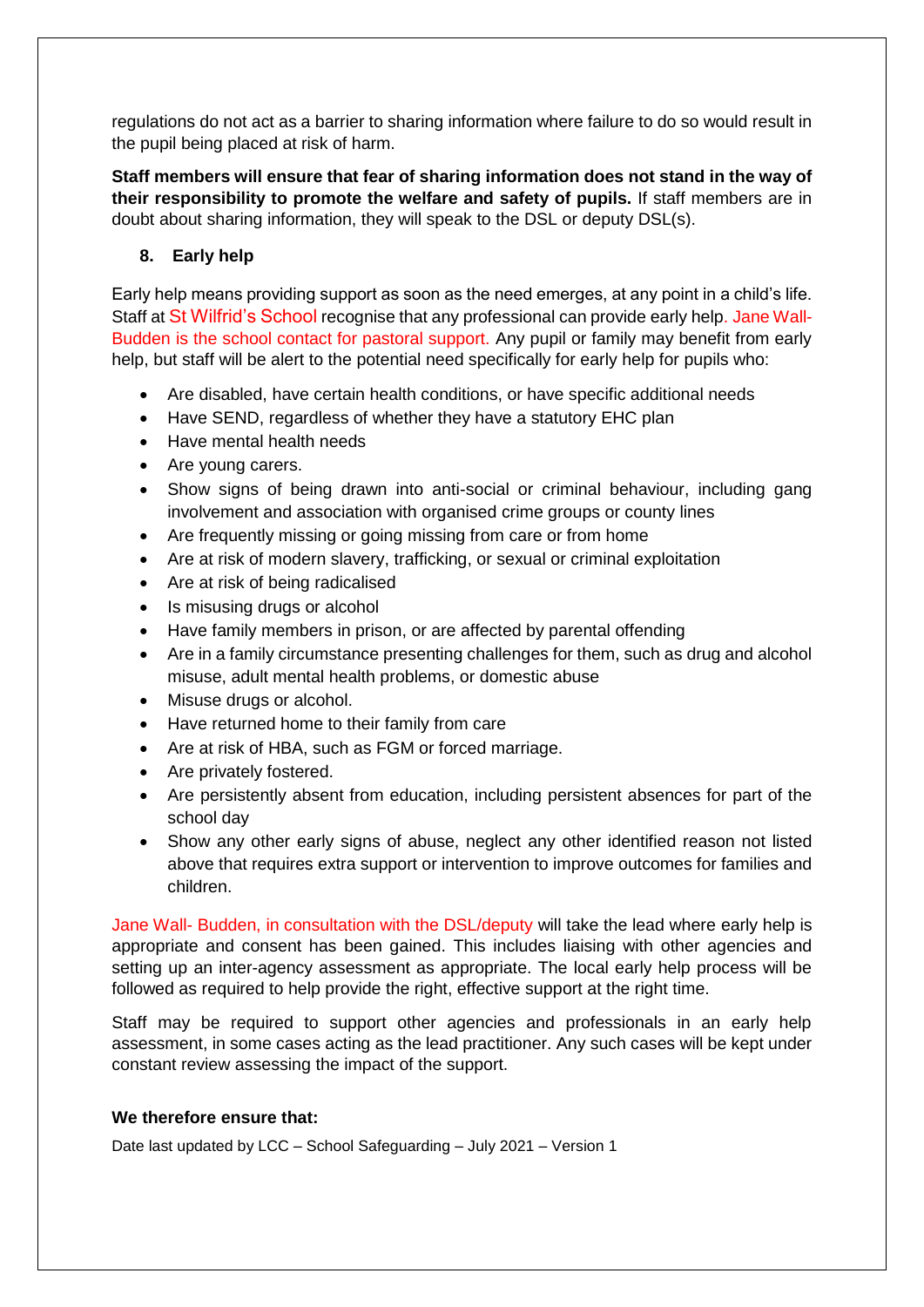- All staff and volunteers can identify the risk factors that indicate a family or pupil may benefit from Early Help and can follow school procedures to share this with the DSL
- Jane Wall- Budden, in consultation with the DSL/deputy will undertake a Family Early Help Assessment, when appropriate, to identify what Early Help is required
- DSLs will signpost and refer to appropriate support agencies
- DSLs will lead on TAF meetings where is it appropriate for them to do so
- DSLs will follow the local safeguarding processes and refer to Children's Social Care where Early Help has not been successful in reducing risk and meeting unmet needs using **[Lancashire Continuum of Need and Thresholds Guidance](http://www.lancashiresafeguarding.org.uk/resources/assessment-and-referral.aspx)**

#### **9. Abuse and neglect**

**Abuse** is defined as a form of maltreatment of a child which involves inflicting harm or failing to act to prevent harm. Children may be abused in a family, institutional or community setting by those known to them or by others, e.g. via the internet. Abuse can take place wholly online, or technology may be used to facilitate offline abuse. Children may be abused by one or multiple adults or other children.

**Physical abuse** is defined as a form of abuse which may involve actions such as hitting, shaking, throwing, poisoning, burning or scalding, drowning, suffocating, or otherwise causing physical harm to a child. Physical abuse can also be caused when a parent fabricates the symptoms of, or deliberately induces, illness in a child. Staff are aware of Female Genital Mutilation, a form of Physical abuse.

**Emotional abuse** is defined as the persistent emotional maltreatment of a child such as to cause severe and adverse effects on the child's emotional development. This may involve conveying to a child that they are worthless, unloved, inadequate, or valued only insofar as they meet the needs of another person. It may include not giving the child the opportunities to express their views, deliberately silencing them, 'making fun' of what they say or how they communicate. It may feature age or developmentally inappropriate expectations being imposed on children, such as interactions that are beyond their developmental capability, overprotection and limitation of exploration and learning, or preventing the child from participating in normal social interaction. **It may involve seeing or hearing the ill-treatment of another.** It may involve serious bullying, including cyberbullying, causing the child to frequently feel frightened or in danger, or the exploitation or corruption of children. Some level of emotional abuse is involved in all types of maltreatment of a child, but it may also occur alone.

**Sexual abuse** is defined as abuse that involves forcing or enticing a child to take part in sexual activities, not necessarily involving violence, and regardless of whether the child is aware of what is happening. This may involve physical contact, including assault by penetration, or nonpenetrative acts, such as masturbation, kissing, rubbing, and touching outside of clothing. It may also include non-contact activities, such as involving children in looking at, or in the production of, sexual images, encouraging children to behave in sexually inappropriate ways,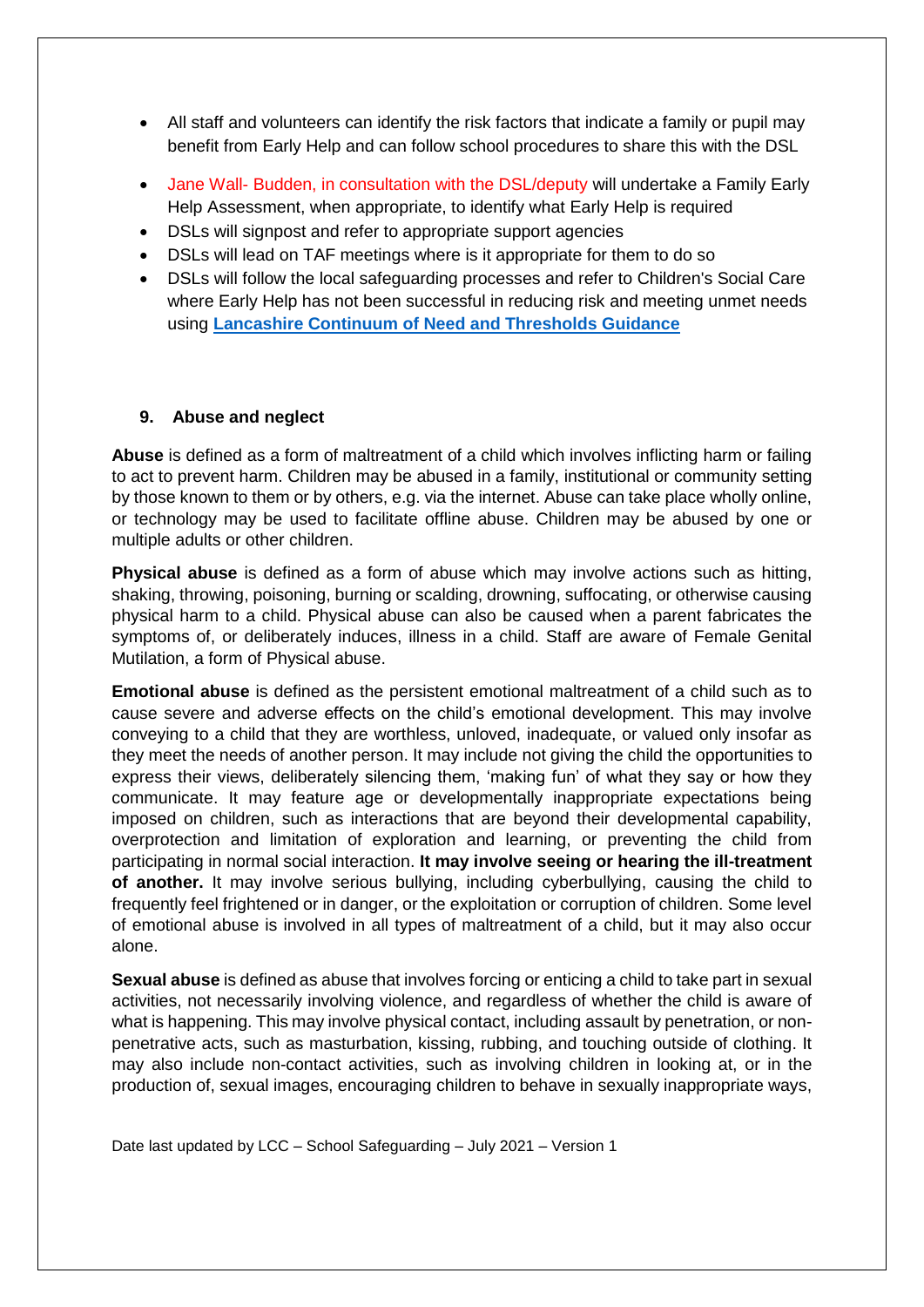or grooming a child in preparation for abuse. Sexual abuse can be perpetrated by people of any gender and age.

**Neglect** is defined as the persistent failure to meet a child's basic physical and/or psychological needs, likely to result in serious impairment of a child's health or development. This may involve a parent or carer failing to provide a child with adequate food, clothing or shelter (including exclusion from home or abandonment); failing to protect a child from physical or emotional harm or danger; failing to ensure adequate supervision (including through the use of inappropriate caregivers); or failing to ensure access to appropriate medical care or treatment. It may also include neglect of, or unresponsiveness to, a child's basic emotional needs.

- All staff will be aware of the indicators of abuse and neglect and be vigilant and always raise concerns with the DSL. All staff, especially the DSL and deputy DSL(s), will be aware that safeguarding incidents and/or behaviours can be associated with contextual factors outside the school and/or can occur between children outside of these environments; this includes being aware that pupils can at risk of abuse or exploitation in situations outside their families (extra-familial harms.)
- All staff will be aware that technology is a significant component in many safeguarding and wellbeing issues, including online abuse, cyberbullying, radicalisation and the sharing of indecent images.
- ALL staff understand that children who perpetrate abuse or display harmful behaviour should be treated as victims first and foremost and supported in the same way a victim of abuse would be supported - Risk Assessments will be undertaken where a child's behaviour poses a risk to others, themselves or the environment.
- ALL staff and volunteers understand that there are specific and emerging ways in which children can be abused and are aware of these specific issues, reporting any concerns, in the appropriate manner to the DSL. Specific issues include (but are not limited to):

#### **10. Domestic abuse**

In line with the Domestic Abuse Act 2021, **domestic abuse** is defined as abusive behaviour of a person towards another person where both are aged 16 or over and are personally connected. **Abusive behaviour** includes physical or sexual abuse, violent or threatening behaviour, controlling or coercive behaviour, economic abuse, psychological or emotional abuse, or another form of abuse.

The school will recognise the serious, long lasting emotional impact of domestic abuse on children, as victims in their own right, if they see, hear or experience the effects of domestic abuse. All staff will be aware of the signs of domestic abuse and follow the appropriate safeguarding procedures where concerns arise.

Date last updated by LCC – School Safeguarding – July 2021 – Version 1 St Wilfrid's School has commitment to Operation Encompass and informing all stakeholders of the initiative. The lead person for Operation Encompass is Claire Weymouth. [www.operationencompass.org](http://www.operationencompass.org/)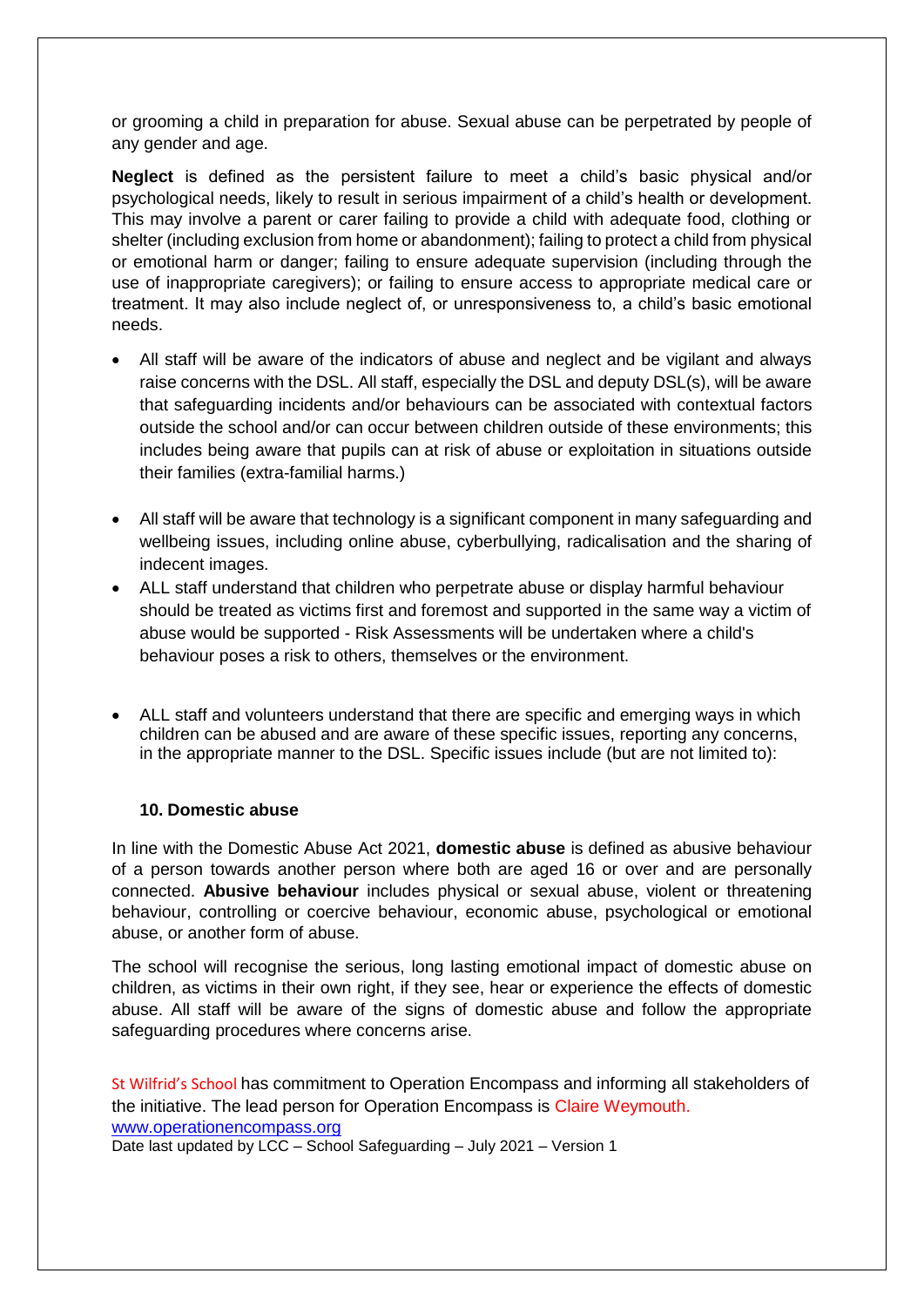#### **11. Homelessness**

The DSL and deputy DSL(s) are aware of the contact details and referral routes into the Local Housing Authority so that concerns and support over homelessness can be raised as early as possible. Indicators that a family may be at risk of homelessness include:

- Household debt
- Rent arrears
- Domestic abuse
- Anti-social behaviour
- Any mention of a family moving home because "they have to" or frequent moves.

Referrals to the Local Housing Authority do not replace referrals to CSC where a child is being harmed or at risk of harm. For 16- and 17-year-olds, homelessness may not be family-based and referrals to CSC will be made as necessary where concerns are raised.

## **12. Children missing from education**

Staff will be aware a child going missing from school is a potential indicator of abuse or neglect and, as such, these children are increasingly at risk of being victims of harm, sexual and criminal exploitation, forced marriage, female genital mutilation or radicalisation. Staff will monitor pupils that go missing from the school, particularly on repeat occasions, and report them to the DSL following normal safeguarding procedures, in accordance with the

W

Attendance Policy

Attendance Policy <sup>and Procedural Fran</sup> The school will inform the LA of any pupil who fails to attend regularly or has been absent without the school's permission for a continuous period of 10 school days or more.

Where reasonably possible schools and colleges **will hold more than one emergency contact number for their pupils and students.** 

## **13. Child criminal exploitation (CCE)**

**Child criminal exploitation** is defined as a form of abuse where an individual or group takes advantage of an imbalance of power to coerce, manipulate or deceive a child into taking part in criminal activity, for any of the following reasons:

- In exchange for something the victim needs or wants
- For the financial advantage or other advantage of the perpetrator or facilitator
- Through violence or the threat of violence (this could be online or through technology)

Specific forms of CCE can include:

- Being forced or manipulated into transporting drugs or money through county lines.
- Working in cannabis factories.
- Shoplifting or pickpocketing.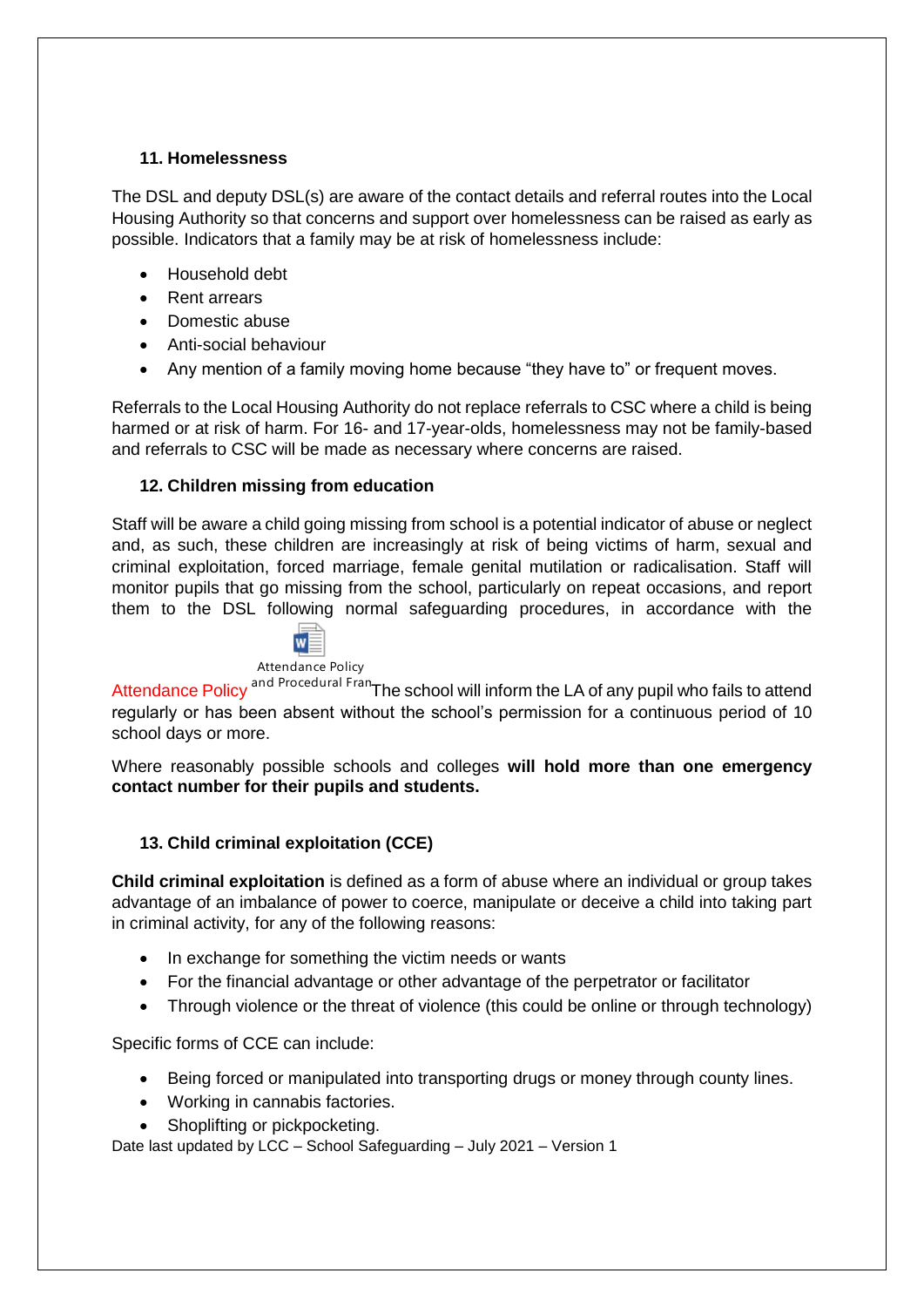- Committing vehicle crime.
- Committing, or threatening to commit, serious violence to others.

The school will recognise that pupils involved in CCE are victims themselves, regardless of whether they have committed crimes, and even if the criminal activity appears consensual. The school will also recognise that pupils of **any gender** are at risk of CCE.

School staff will be aware of the indicators that a pupil is the victim of CCE, including:

- Associating with other children involved in exploitation
- Suffering from changes in emotional wellbeing
- Misusing drugs or alcohol
- Going missing for periods of time or regularly coming home late
- Regularly missing school or education
- Appearing with unexplained gifts, money or new possessions.

Criminal exploitation of children can include **County Lines**. This is a geographically widespread form of harm that is a typical feature of county lines criminal activity: drug networks or criminal networks / gangs groom and exploit children and young people to carry drugs and money into one or more areas. Key to identifying potential involvement in county lines are missing episodes, when the victim may have been trafficked or the purpose of transporting drugs and a referral to the [National Referral Mechanism](https://www.gov.uk/government/publications/human-trafficking-victims-referral-and-assessment-forms/guidance-on-the-national-referral-mechanism-for-potential-adult-victims-of-modern-slavery-england-and-wales#what-the-national-referral-mechanism-is) should be considered in addition to normal safeguarding procedures.

As well as the general indicators for CCE, school staff will be aware of the specific indicators that a pupil may be involved in county lines, including:

- Going missing and subsequently being found in areas away from their home.
- Having been the victim or perpetrator of serious violence, e.g. knife crime.
- Receiving requests for drugs via a phone line, moving drugs, collecting money
- Being found in accommodation they have no connection
- Owing a 'debt bond' to their exploiters
- Having their bank account used to facilitate drug dealing.

#### **14. Child sexual exploitation (CSE)**

**Child sexual exploitation** is defined as a form of sexual abuse where an individual or group takes advantage of an imbalance of power to coerce, manipulate or deceive a child into sexual activity, for any of the following reasons:

- In exchange for something the victim needs or wants
- For the financial advantage, increased status or other advantage of the perpetrator or facilitator
- Through violence or the threat of violence, this could be online or through technology.

The school will recognise that CSE can occur over time or be a one-off occurrence, and may happen without the pupil's immediate knowledge, e.g. through others sharing videos or images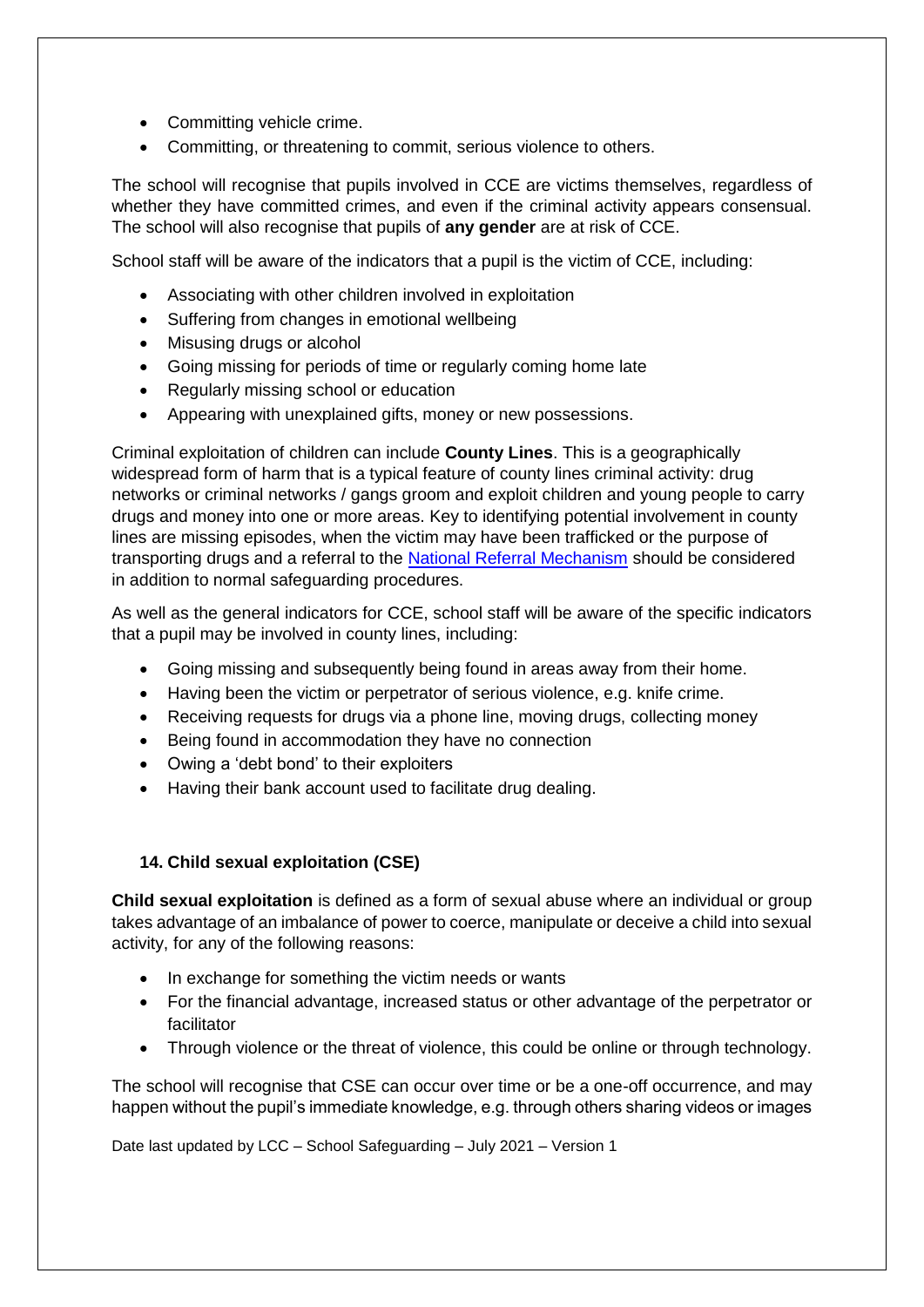of them on social media. The school will recognise that CSE can affect any pupil who has been coerced into engaging in sexual activities, even if the activity appears consensual; this includes pupils aged 16 and above who can legally consent to sexual activity. The school will also recognise that pupils may not realise they are being exploited and they believe they are in a genuine romantic relationship.

School staff will be aware of the key indicators that a pupil is the victim of CSE, including:

- Appearing with unexplained gifts, money or new possessions.
- Associating with other children involved in exploitation.
- Suffering from changes in emotional wellbeing.
- Misusing drugs or alcohol.
- Going missing for periods of time or regularly coming home late.
- Regularly missing school or education or not taking part.
- Having older boyfriends or girlfriends.
- Suffering from sexually transmitted infections.
- Displaying sexual behaviours beyond expected sexual development.
- Becoming pregnant.

Where CSE, or the risk of it, is suspected, staff will discuss the case with the DSL. If after discussion a concern remains, local safeguarding procedures will be triggered.

#### **15. Modern slavery**

**Modern slavery** encompasses human trafficking and slavery, servitude, and forced or compulsory labour. This can include CCE, CSE, and other forms of exploitation.

All staff will be aware of and alert to the signs that a pupil may be the victim of modern slavery. Staff will also be aware of the support available to victims of modern slavery and how to refer them to the National Referral Mechanism. (From The Modern Slavery Act 2015, Section 52) The public authority (including schools) bears this obligation where it has 'reasonable grounds to believe that a person may be a victim of slavery or human trafficking':

#### **16. FGM**

**FGM** is defined as all procedures involving the partial or total removal of the external female genitalia or other injury to the female genital organs. FGM is illegal in the UK and a form of child abuse with long-lasting harmful consequences.

Date last updated by LCC – School Safeguarding – July 2021 – Version 1 All staff will be alert to the possibility of a pupil being at risk of FGM, or already having suffered FGM. If staff are worried about someone who is at risk of FGM or who has been a victim of FGM, they are required to share this information with CSC and/or the police. The school's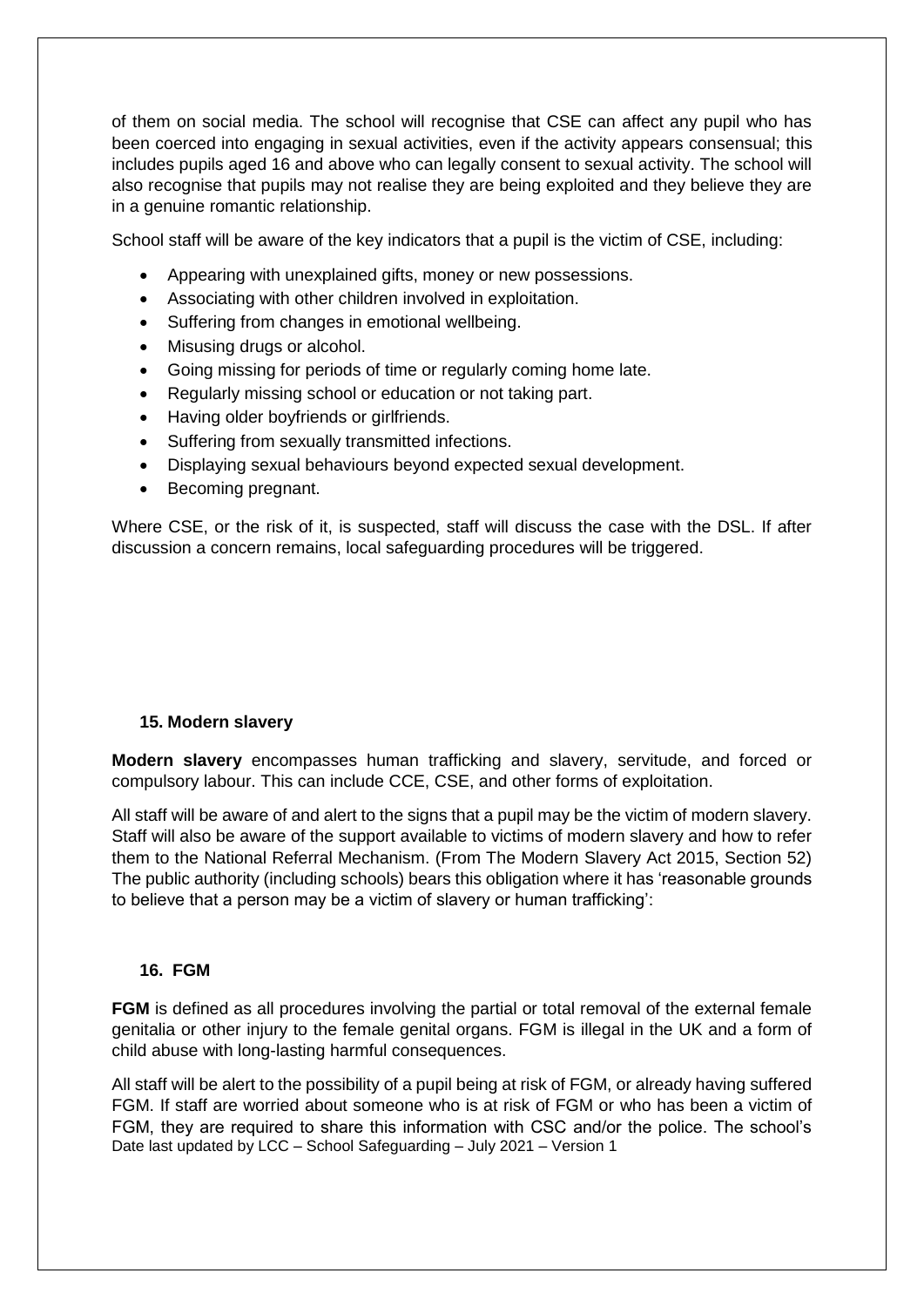procedures relating to managing cases of FGM and protecting pupils will reflect multi-agency working arrangements.

As outlined in Section 5B of the Female Genital Mutilation Act 2003 (as inserted by section 74 of the Serious Crime Act 2015), teachers are **legally required** to report to the police any discovery, whether through disclosure by the victim or visual evidence, of FGM on a pupil under the age of 18. Teachers failing to report such cases may face disciplinary action. Teachers will not examine pupils, and so it is rare that they will see any visual evidence, but they must personally report to the police where an act of FGM appears to have been carried out. Unless the teacher has a good reason not to, they should also consider and discuss any such case with the DSL and involve CSC as appropriate. **NB:** This does not apply to any suspected or at-risk cases, nor if the individual is over the age of 18. In such cases, local safeguarding procedures will be followed.

All staff will be aware of the indicators that pupils may be at risk of FGM. While some individual indicators they may not indicate risk, the presence of two or more indicators could signal a risk to the pupil. It is important to note that the pupil may not yet be aware of the practice or that it may be conducted on them, so staff will be sensitive when broaching the subject.

Indicators that a pupil may be at heightened risk of undergoing FGM include:

- The socio-economic position of the family and their level of integration into UK society
- The pupil coming from a community known to adopt FGM
- Any girl with a mother or sister who has been subjected to FGM
- Any girl withdrawn from PSHE
- Travel abroad or a long holiday with relatives to a country known to practise FSM.

FGM is included in the definition of **honour-based' abuse (HBA)** which involves crimes that have been committed to defend the honour of the family and/or community. All forms of HBA are forms of abuse and will be treated and escalated as such. Staff will be alert to the signs of HBA, including concerns that a child is at risk of HBA, or has already suffered from HBA, and will consult with the DSL who will activate local safeguarding procedures if concerns arise.

#### **17. Forced marriage**

**Forced marriage** is defined as a marriage that is entered into without the full and free consent of one or both parties, and where violence, threats or any other form of coercion is used to cause a person to enter into the marriage. Threats can be physical, emotional, or psychological. A lack of full and free consent can be where a person does not consent or where they cannot consent, e.g. due to some forms of SEND. Forced marriage is a crime in the UK and a form of HBA

Staff who have any concerns regarding a pupil who may have undergone, is currently undergoing, or is at risk of forced marriage will speak to the DSL and local safeguarding procedures will be followed – this could include referral to CSC, the police or the Forced Marriage Unit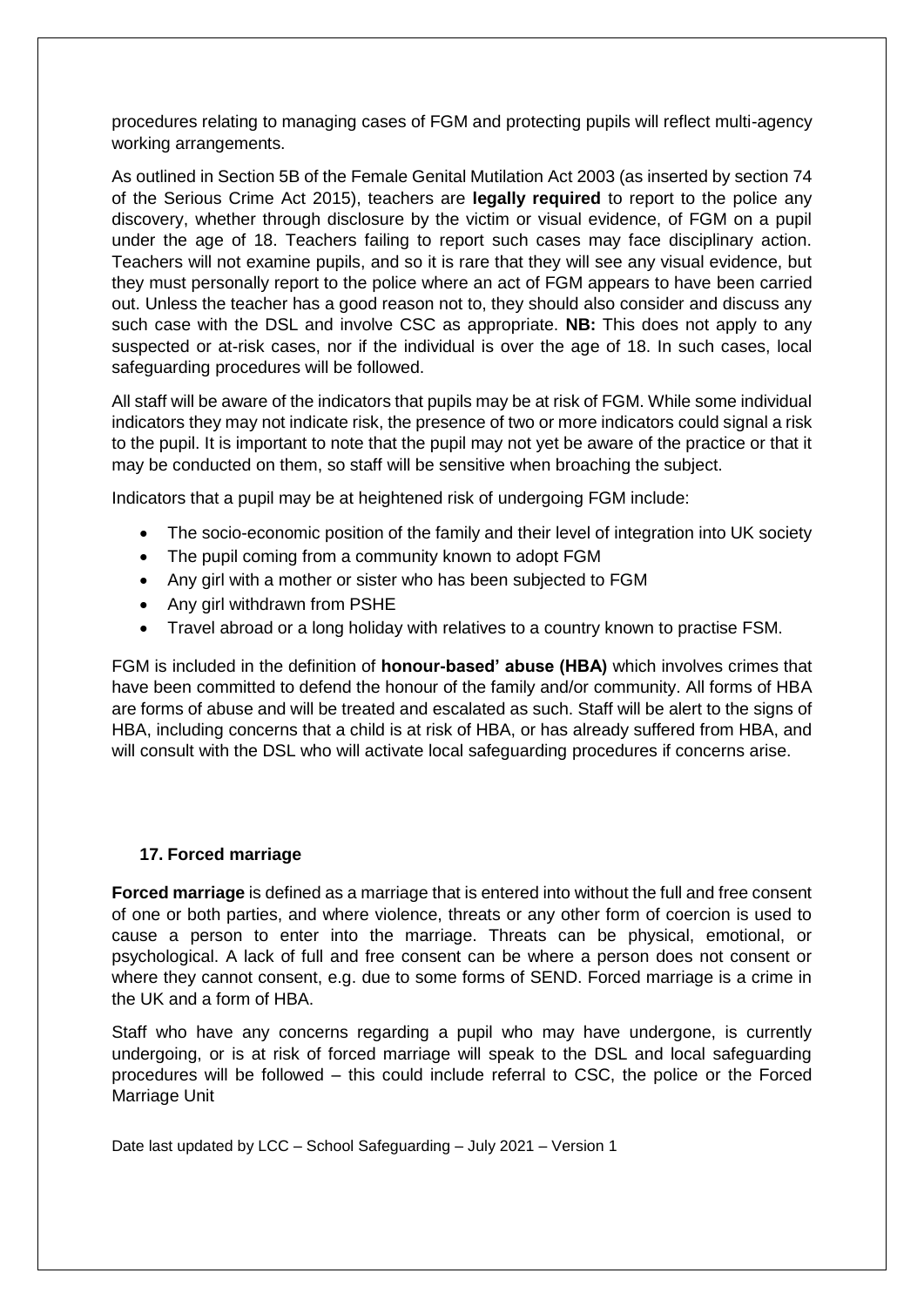#### **18. Extremism & Radicalisation**

**Extremism** refers to the vocal or active opposition to fundamental British values, including democracy, the rule of law, individual liberty, and the mutual respect and tolerance of different faiths and beliefs. Extremism also includes calling for the death of members of the armed forces. **Radicalisation** refers to the process by which a person comes to support terrorism and extremist ideologies associated with terrorist groups.

**Terrorism** refers to an action that endangers or causes serious violence to a person or people, serious damage to property, or seriously interferes with or disrupts an electronic system. The use or threat of these actions must be designed to influence the government or intimidate the public, and be made for the purpose of advancing a political, religious or ideological cause.

Protecting pupils from the risk of radicalisation is part of the school's wider safeguarding duties. The school will actively assess the risk of pupils being radicalised and drawn into extremism and/or terrorism. Staff will be alert to changes in pupils' behaviour which could indicate that they may need help or protection. Staff will use their professional judgement to identify pupils who may be at risk of radicalisation and act appropriately, which may include contacting the DSL or making a Prevent referral. The school will work with local safeguarding arrangements as appropriate.

The school will ensure that they engage with parents and families, as they are in a key position to spot signs of radicalisation. In doing so, the school will assist and advise family members who raise concerns and provide information for support mechanisms. Any concerns over radicalisation will be discussed with the pupil's parents, unless the school has reason to believe that the child would be placed at risk as a result.

The DSL will undertake Prevent awareness training to be able to provide advice and support to other staff on how to protect pupils against the risk of radicalisation. The DSL will hold formal training sessions with all members of staff to ensure they are aware of the risk indicators and their duties regarding preventing radicalisation. A list of ongoing training is held in school.

- The Online Safety Policy will ensure the safety of children by ensuring they cannot access terrorist and extremist material when using the internet and that suitable filtering software is in place
- DSLs understand when it is appropriate to make a referral to the Channel Panel and are aware of how to do so.



#### **The Prevent duty**

Under section 26 of the Counter-Terrorism and Security Act 2015, all schools are subject to a duty to have "due regard to the need to prevent people from being drawn into terrorism", known as **the Prevent duty,** forming part of the school's wider safeguarding obligations.

The school's procedures for carrying out the Prevent duty, including how it will engage and implement the Channel programme, are outlined in the Prevent Duty Policy.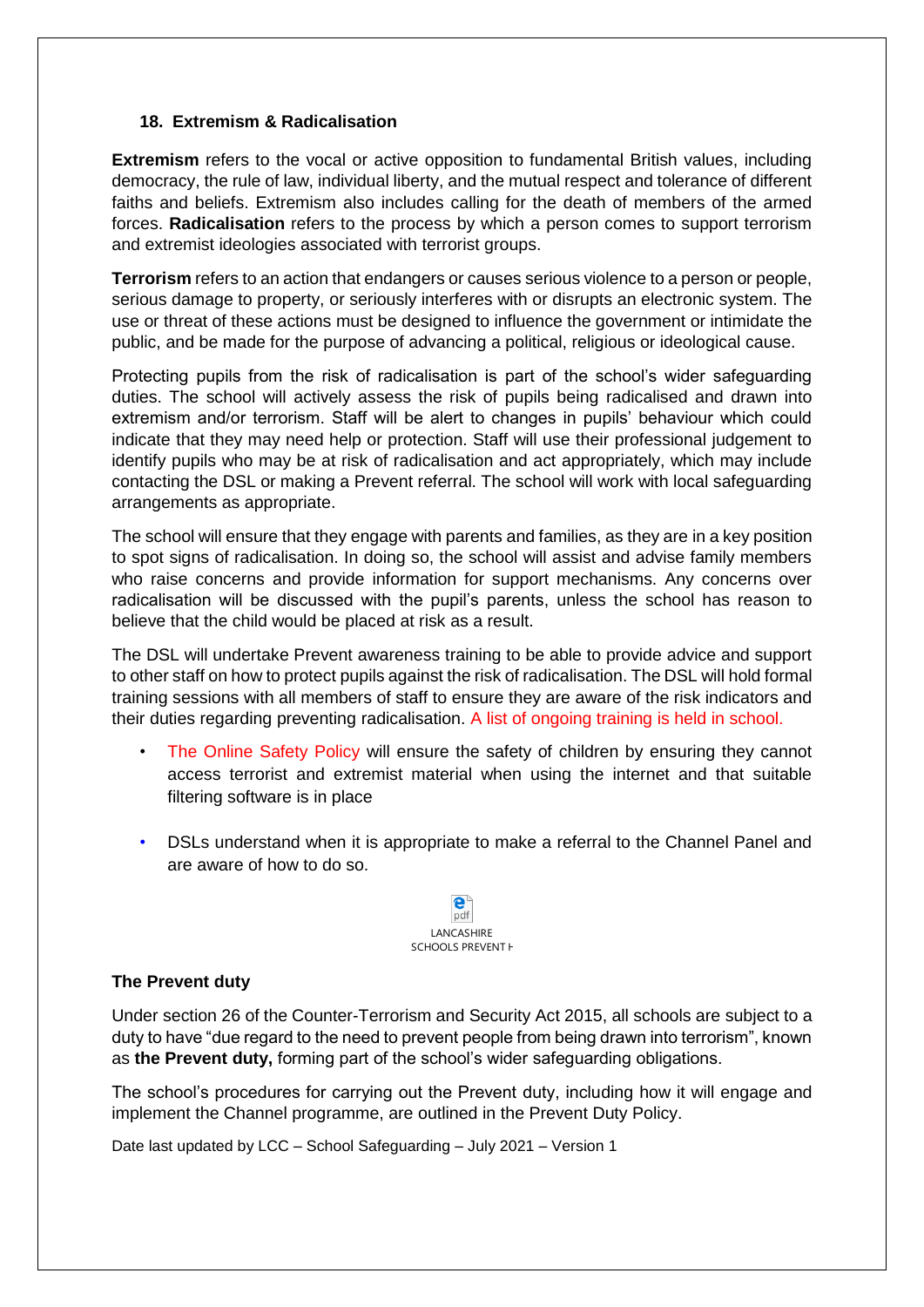St Wilfrid's School will ensure that ALL Staff, Governors and volunteers are informed and have 'due regard to the need to prevent people from being drawn into terrorism', known as the 'Prevent Duty.'

| <b>Prevent Lead</b>            | Clare Weymouth         |
|--------------------------------|------------------------|
| <b>Prevent Governor Lead</b>   | Mary Stoneham          |
| <b>Prevent Curriculum Lead</b> | <b>Claire Weymouth</b> |

#### **19. Private fostering**

Where a period of UK homestay lasts 28 days or more for a child aged under 16, or under 18 for a child with SEND, this may amount to private fostering under the Children Act 1989. Where the school becomes aware of a pupil being privately fostered, they will notify the LA as soon as possible to allow the LA to conduct any necessary checks.

## **20. Pupils with family members in prison**

Pupils with a family member in prison will be offered pastoral support as necessary. They will receive a copy of ['Are you a young person with a family member in prison?'](https://www.nicco.org.uk/directory-of-resources) from Action for Prisoners' Families where appropriate and allowed the opportunity to discuss questions and concerns.

#### **21. Peer-on-peer abuse including sexualised abuse**

**Peer-on-peer abuse** is defined as abuse between children.

St Wilfrid's School has a **zero-tolerance approach to abuse**, including peer-on-peer abuse.

St Wilfrid's School will refer to specific guidance in Keeping Children Safe in Education Part five: Child on Child Sexual Violence and Sexual Harassment and Lancashire Procedures. [5.31](https://panlancashirescb.proceduresonline.com/chapters/p_peer_abuse.html)  [Peer Abuse \(proceduresonline.com\)](https://panlancashirescb.proceduresonline.com/chapters/p_peer_abuse.html)

All staff will be aware that peer-on-peer abuse can occur between pupils of any age and gender, both inside and outside of school, as well as online. All staff will be aware of the indicators of peer-on-peer abuse, how to identify it, and how to respond to reports. All staff will also recognise that even if no cases have been reported, this is not an indicator that peer-onpeer abuse is not occurring. All staff will speak to the DSL if they have any concerns about peer-on-peer abuse.

All staff will understand the importance of challenge inappropriate behaviour between peers, and will not tolerate abuse as "banter" or "part of growing up".

Peer-on-peer abuse can be manifested in many different ways, including:

- Bullying, including cyberbullying and prejudice-based or discriminatory bullying.
- Abuse in intimate personal relationships between peers.
- Physical abuse this may include an online element which facilitates, threatens and/or encourages physical abuse.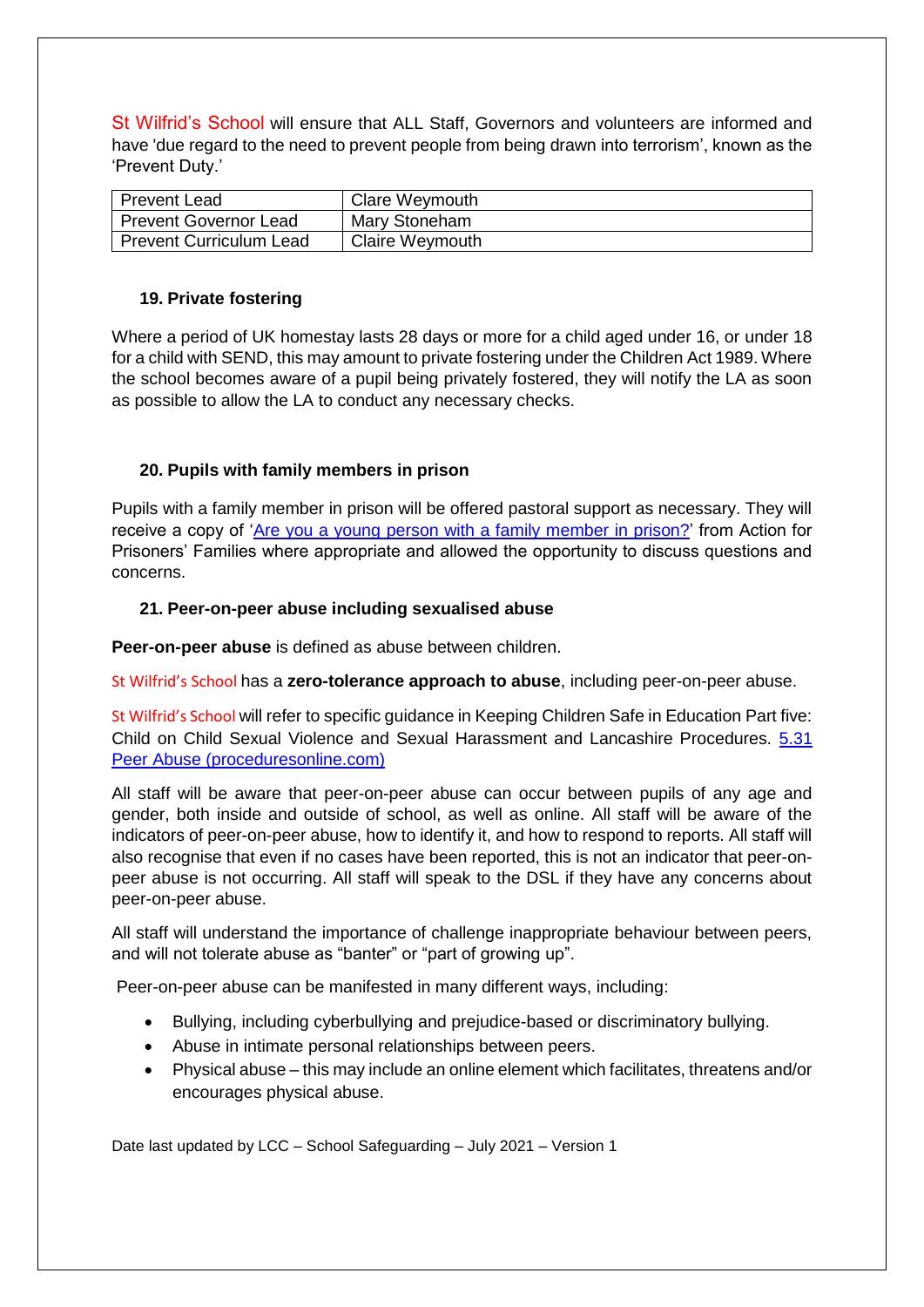- Sexual violence this may include an online element which facilitates, threatens and/or encourages sexual violence.
- Sexual harassment, including online sexual harassment, which may be standalone or part of a broader pattern of abuse.
- Causing someone to engage in sexual activity without consent.
- The consensual and non-consensual sharing of nude and semi-nude images and/or videos.
- Upskirting.
- Initiation- and hazing-type violence and rituals, which can include activities involving harassment, abuse or humiliation used as a way of initiating a person into a group, and may also include an online element.

All staff will be clear as to the school's policy and procedures regarding peer-on-peer abuse and the role they have to play in preventing it and responding where they believe a child may be at risk from it.

All staff will be made aware of the heightened vulnerability of pupils with SEND, who evidence suggests are more likely to be abused than their peers. Staff will not assume that possible indicators of abuse relate to the pupil's SEND and will always explore indicators further.

All staff will be made aware of the heightened vulnerability of LGBTQ+ pupils, who evidence suggests are also more likely to be targeted by their peers. In some cases, pupils who are perceived to be LGBTQ+, regardless of whether they are LGBTQ+, can be just as vulnerable to abuse as LGBTQ+ pupils. The school's response to sexual violence and sexual harassment between pupils of the same sex will be equally as robust as it is for incidents between children of the opposite sex.

Pupils will be made aware of how to raise concerns or make a report and how any reports will be handled. This includes the process for reporting concerns about friends or peers. Pupils will also be reassured that they will be taken seriously, be supported, and kept safe.

The school's procedures for managing allegations of peer-on-peer abuse are outlined in the School Behaviour Policy. Staff will follow these procedures, as well as the procedures outlined in the school's Anti-Bullying Policy, where relevant.

St Wilfrid's School / DSL will consider:

- the wishes of the victim in terms of how they want to proceed
- the nature of the alleged incident
- the ages of the children involved
- the development stages of the children involved
- any power imbalance between the children
- is the incident a one-off or a sustained pattern of abuse
- are there ongoing risks to the victim, other children, school or college staff
- contextual safeguarding issues.
- **Following a report of sexual violence, the designated safeguarding lead (or deputy) will make an immediate risk and needs assessment, considering**: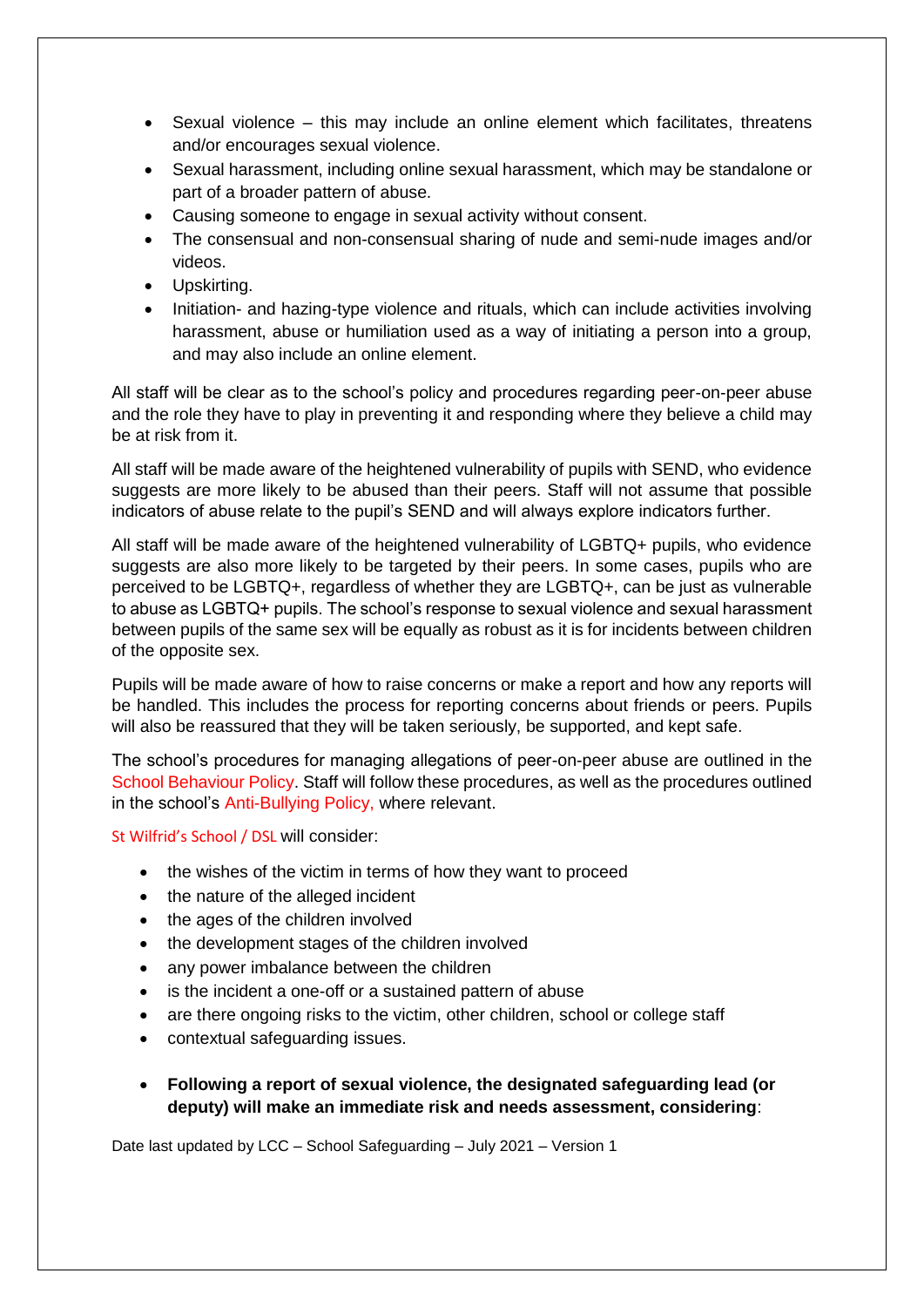- the victim
- the alleged perpetrator
- all other children (and if appropriate adult students and staff).
- Risk assessments will be recorded and kept under review as a minimum termly.

Examples of risk Assessments and Guidance below:

| Lancashire Education Lancashire Risk |  |
|--------------------------------------|--|
| Risk Management PlaManagement Plans  |  |

## **22. Serious violence**

Through training, all staff will be made aware of the indicators which may signal a pupil is at risk from, or is involved with, serious violent crime. These indicators include, but are not limited to:

- Increased absence from school.
- A change in friendships.
- Relationships with older individuals or groups.
- A significant decline in academic performance.
- Signs of self-harm.
- A significant change in wellbeing.
- Signs of assault.
- Unexplained injuries.
- Unexplained gifts or new possessions.

Staff will be made aware of some of the most significant risk factors that could increase a pupil's vulnerability to becoming involved in serious violence. These risk factors include, but are not limited to:

- Being male.
- Having been frequently absent from school.
- Having been permanently excluded from school.
- Having experienced child maltreatment or trauma.
- Having been involved in offending, such as theft or robbery.

Staff members who suspect a pupil may be vulnerable to, or involved in, serious violent crime will immediately report their concerns to the DSL.

## **23. Online safety and personal electronic devices**

St Wilfrid's School will adhere to the Online Safety Policy at all times and is committed to keeping children safe online.

As part of a broad and balanced curriculum, all pupils will be made aware of online risks and taught how to stay safe online.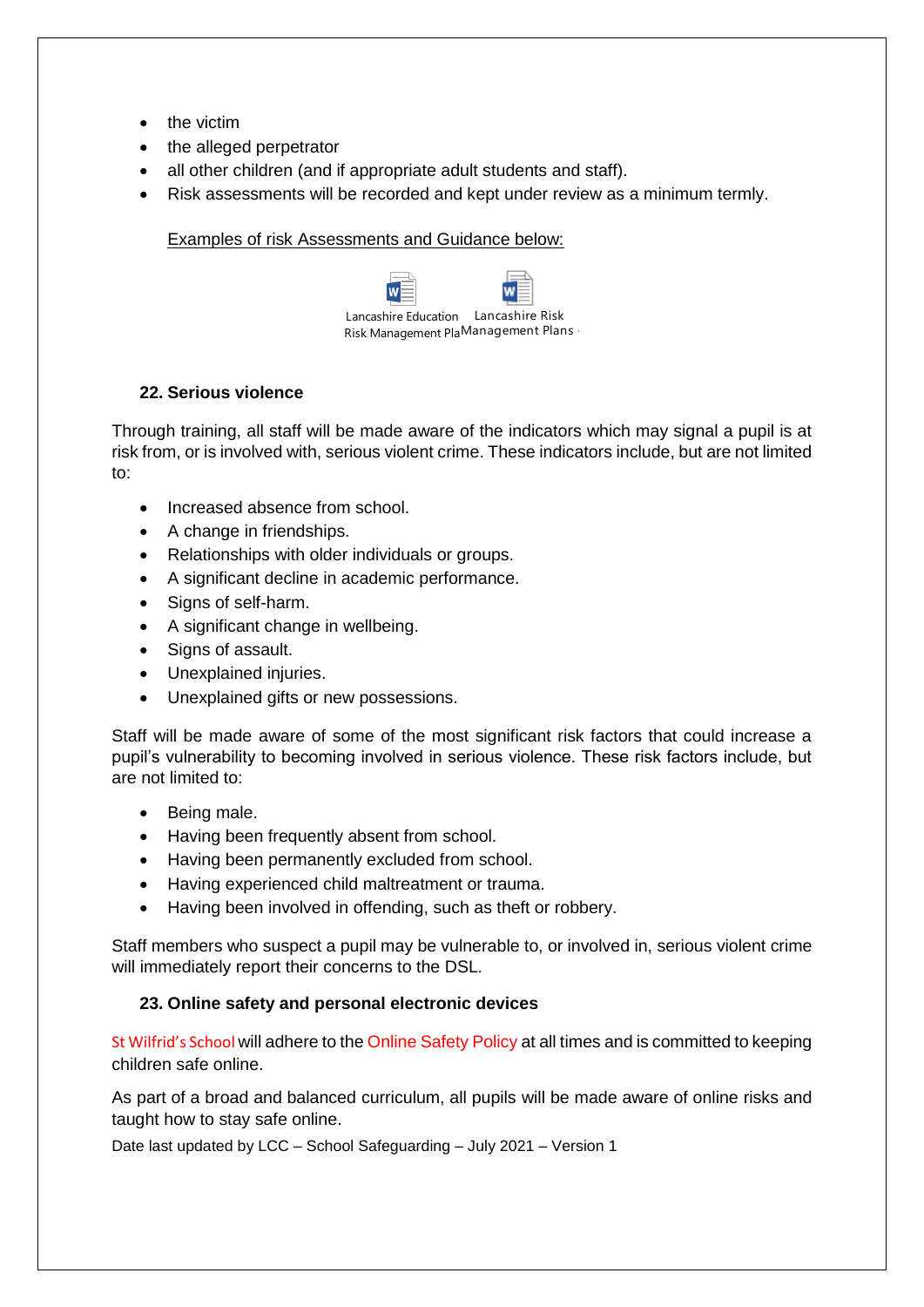The school will ensure that suitable filtering systems are in place on ICT equipment to prevent children accessing inappropriate material. This system will be monitored and reviewed with any inappropriate behaviours or searches being followed up appropriately.

Further information regarding the school's approach to online safety can be found in the Online Safety Policy.

• When school become aware of an online safety issue that has occurred outside of school, it is managed in accordance with the school Online Safety Policy

#### **Personal electronic devices**

The use of personal electronic devices, including mobile phones and cameras, by staff and pupils is closely monitored by the school, in accordance with the Staff Code of Conduct / Behaviour Policy / Acceptable Use Policies ( for staff/Pupils/Governors) see appendices of



#### **OLS Policy**

Where photographs and videos will involve pupils who are CLA, adopted pupils, or pupils for whom there are security concerns, the headteacher will liaise with the DSL to determine the steps involved. The DSL will, in known cases of pupils who are CLA or who have been adopted, liaise with the pupils' social workers, carers or adoptive parents to assess the needs and risks associated with the pupils.

Staff will report any concerns about pupils' or other staff members' use of personal electronic devices to the DSL, following the appropriate procedures. insert school name] is committed to keeping pupils safe by ensuring that electronic devices such as cameras, phones and tablets are used in an appropriate manner.

School will therefore ensure that:

• parental consent is obtained to take and use photographs and/or videos of children, for use in school, to market the school or to share on social media / internet

• staff, visitors, volunteers and students do not use their own mobile phones or devices to take or record any images of children.

#### **Upskirting**

Under the Voyeurism (Offences) Act 2019, it is an offence to operate equipment for the purpose of upskirting. **"Operating equipment"** includes enabling, or securing, activation by another person without that person's knowledge, e.g. a motion-activated camera.

Upskirting will not be tolerated by the school. Any incidents of upskirting will be reported to the DSL, who will then decide on the next steps to take, which may include police involvement.

#### **24. Sexting and the sharing of indecent images**

Date last updated by LCC – School Safeguarding – July 2021 – Version 1 Sexting is defined as the production and/or sharing of sexual photos and videos of and by young people who are under the age of 18. (UKCCIS, 2016), It includes nude or nearly nude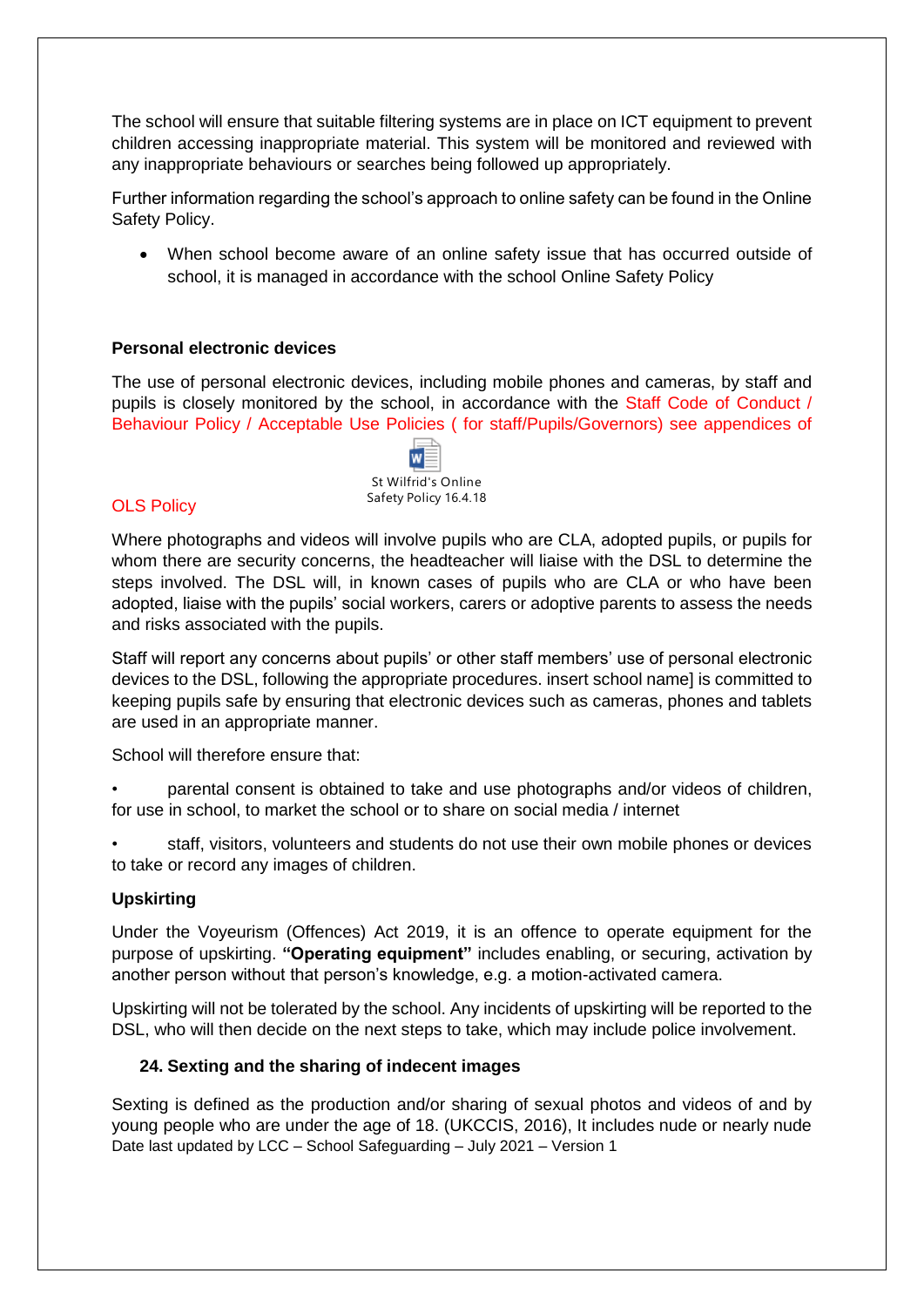images and/or sexual acts. It is also referred to as 'youth produced sexual imagery'. 'Sexting' does not include the sharing of sexual photos and videos of under-18 year olds with or by adults. This is a form of child sexual abuse and must be referred to the police.

The school will ensure that staff are aware to treat the sharing of indecent images, including through sexting, as a safeguarding concern.

Staff will receive appropriate training regarding child sexual development and will understand the difference between sexual behaviour that is considered normal and expected for the age of the pupil, and sexual behaviour that is inappropriate and harmful. Staff will receive appropriate training around how to deal with instances of sexting in the school community, including understanding motivations, assessing risks posed to pupils depicted in the images, and how and when to report instances of sexting.

Staff will be aware that creating, possessing, and distributing indecent imagery of children is a criminal offence, regardless of whether the imagery is created, possessed, and distributed by the individual depicted; however, staff will ensure that pupils are not unnecessarily criminalised.

Where a member of staff becomes aware of an incidence of sexting that involves indecent images of a pupil, they will refer this to the DSL as soon as possible. Where a pupil confides in a staff member about the circulation of indecent imagery, depicting them or someone else, the staff member will:

- Refrain from viewing, copy, printing, sharing, storing or saving the imagery.
- Tell the DSL immediately if they accidentally view an indecent image and seek support.
- Explain to the pupil that the incident will need to be reported.
- Respond positively to the pupil without blaming or shaming anyone involved, and reassuring them that they can receive support from the DSL.
- Report the incident to the DSL.

The DSL will attempt to understand what the image contains **without viewing it** and the context surrounding its creation and distribution – they will categorise the incident into one of two categories:

- **Aggravated:** incidents which involve additional or abusive elements beyond the creation and distribution of indecent images of pupils, including where there is an adult involved, where there is an intent to harm the pupil depicted, or where the images are used recklessly.
- **Experimental:** incidents involving the creation and distribution of indecent images of pupils where there is no adult involvement or apparent intent to cause harm or embarrassment to the pupil.

Where it is necessary to view the imagery, e.g. if this is the only way to make a decision about whether to inform other agencies, the DSL should:

- Discuss this decision with the headteacher or member of the SLT.
- Ensure the image is, where possible, viewed by someone of the same sex as the individual depicted.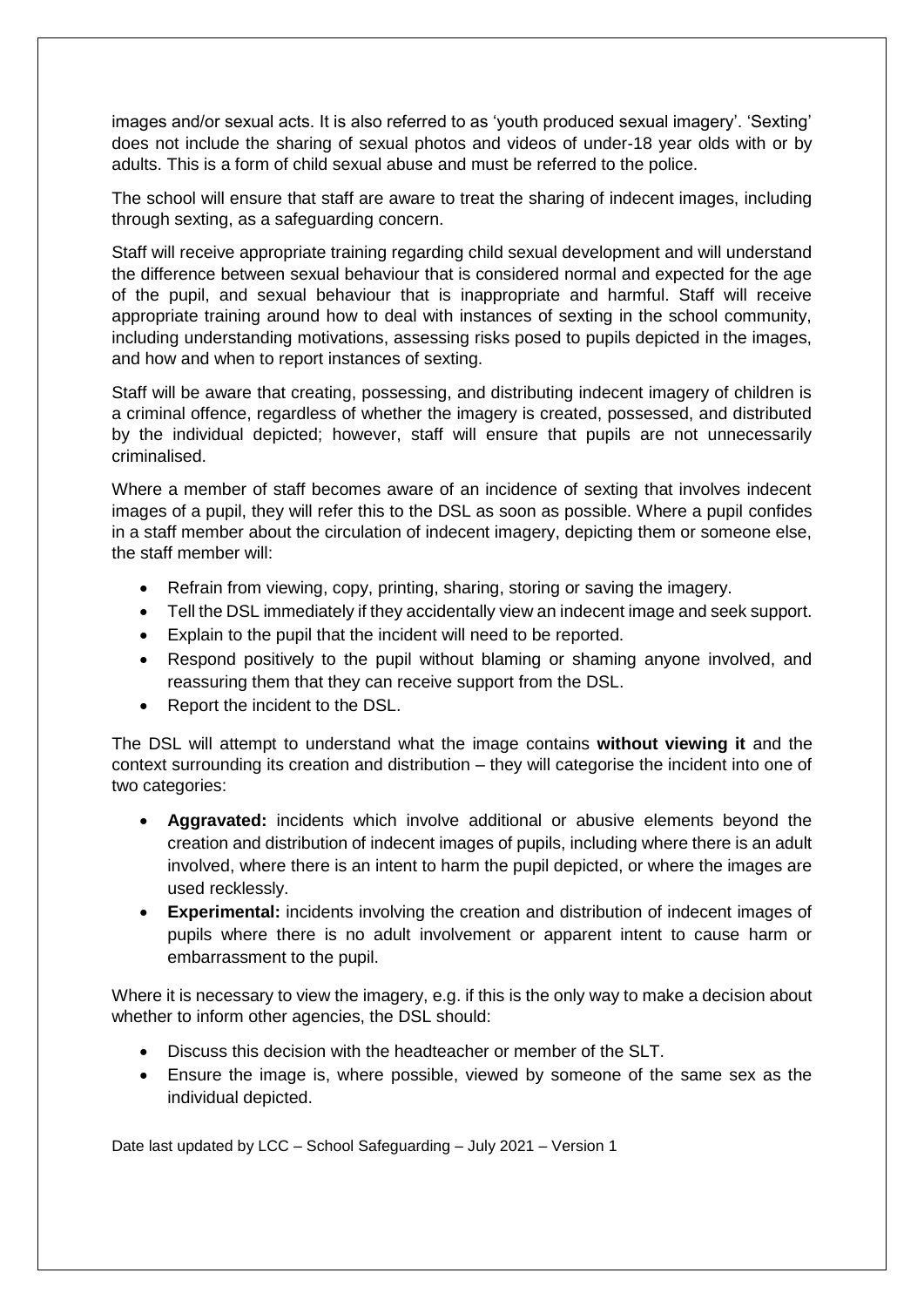- Ensure viewing takes place on school premises and with another member of staff present in the room – this staff member does not need to view the imagery.
- Record how and why the decision was made to view the imagery in accordance with the Records Management Policy.

Where the incident is categorised as 'aggravated', the situation will be managed in line with the school's Peer-on-Peer Abuse Policy. Where the incident is categorised as 'experimental', the pupils involved are supported to understand the implications of sharing indecent imagery and to move forward from the incident. Where there is reason to believe that indecent imagery being circulated will cause harm to a pupil, the DSL escalates the incident to CSC. Where indecent imagery of a pupil has been shared publicly, the DSL will work with the pupil to report imagery to sites on which it has been shared and will reassure them of the support available.

## **25. Context of safeguarding incidents**

Safeguarding incidents can occur outside of school and can be associated with outside factors. All staff, particularly the DSL and deputy DSL(s), will always consider the context of safeguarding incidents. Assessment of pupils' behaviour will consider whether there are wider environmental factors that are a threat to their safety and/or welfare. The school will provide as much contextual information as possible when making referrals to CSC or external agencies.

## **Pupils with SEND**

When managing safeguarding in relation to pupils with SEND, staff will be aware of the following:

- Pupils with SEND or disabilities are nearly 4 times more likely to be a victim of abuse
- Certain indicators of abuse, such as behaviour, mood and injury, may relate to the pupil's disability without further exploration; however, it should never be assumed that a pupil's indicators relate only to their disability
- Pupils with SEND can be disproportionally impacted by issues such as bullying, without outwardly showing any signs
- Communication barriers may exist, as well as difficulties in overcoming these barriers

When reporting concerns or making referrals for pupils with SEND, the above factors will always be taken into consideration. When managing a safeguarding issue relating to a pupil with SEND, the DSL will liaise with the school's SENCO, as well as the pupil's parents where appropriate, to ensure that the pupil's needs are met effectively.

#### **26. Extracurricular activities and clubs**

Extra-curricular activities and clubs hosted by external bodies, e.g. charities or companies, will work in collaboration with the school to effectively safeguard pupils and adhere to local safeguarding arrangements.

Staff and volunteers running extracurricular activities and clubs are aware of their safeguarding responsibilities and promote the welfare of pupils. Paid and volunteer staff understand how they should respond to child protection concerns and how to make a referral to CSC or the police, if necessary.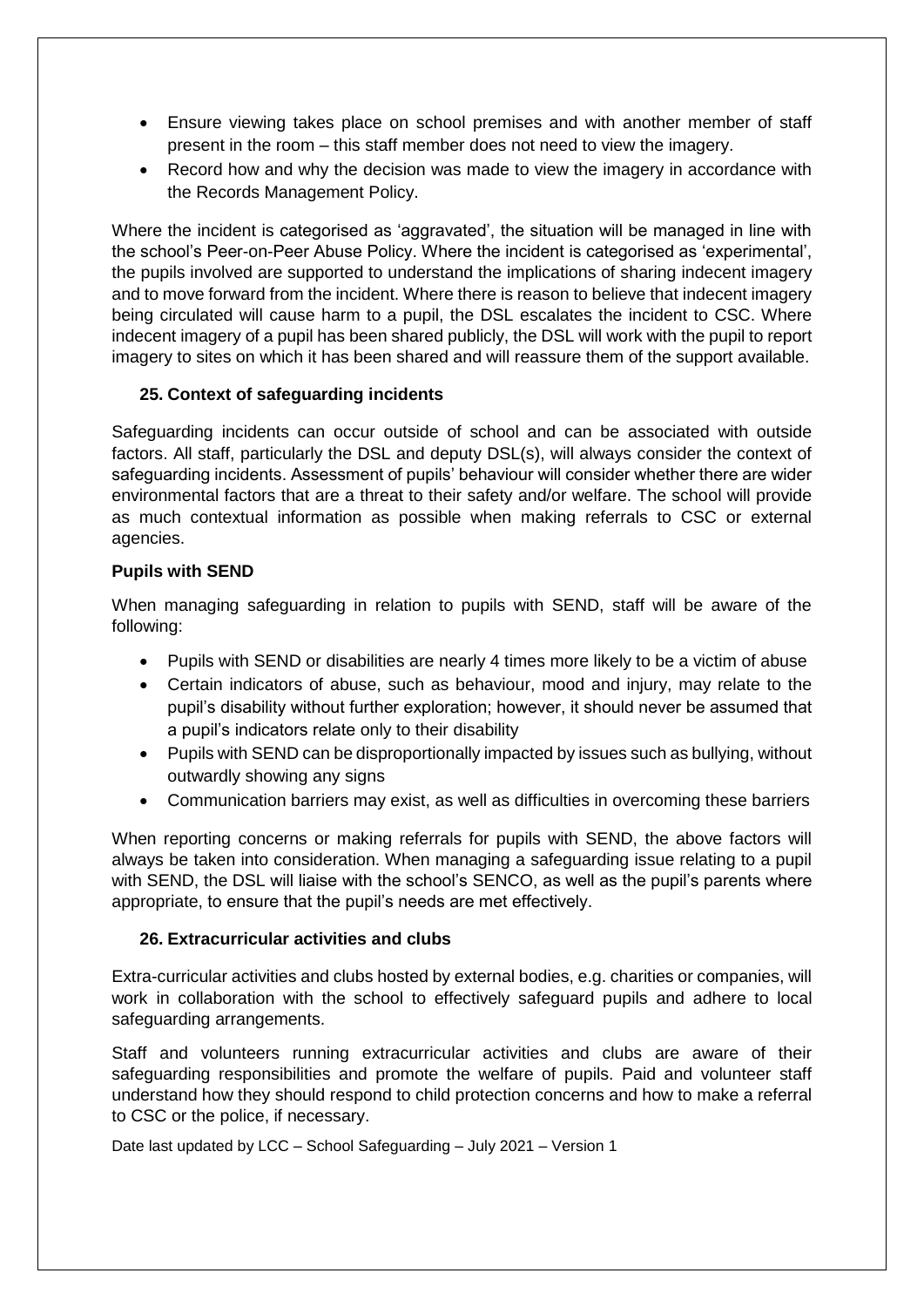All national governing bodies of sport that receive funding from either Sport England or UK Sport must aim to meet the Standards for Safeguarding and Protecting Children in Sport.

## **27. Alternative provision**

The school will remain responsible for a pupil's welfare during their time at an alternative provider. When placing a pupil with an alternative provider, the school will obtain written confirmation that the provider has conducted all relevant safeguarding checks on staff.

## **28. Work experience**

When a pupil is sent on work experience, the school will ensure that the provider has appropriate safeguarding policies and procedures in place. Where the school has pupils conduct work experience at the school, an enhanced DBS check will be obtained if the pupil is over the age of 16.

## **29. Managing referrals**

The reporting and referral process outlined in Appendix B will be followed accordingly.

All staff members, in particular the DSL, will be aware of the LA's arrangements in place for managing referrals. The DSL will provide staff members with clarity and support where needed. When making a referral to CSC or other external agencies, information will be shared in line with confidentiality requirements and will only be shared where necessary to do so.

The DSL will work alongside external agencies, maintaining continuous liaison, including multi-agency liaison where appropriate, in order to ensure the wellbeing of the pupils involved. The DSL will work closely with the police to ensure the school does not jeopardise any criminal proceedings, and to obtain help and support as necessary.

Where a pupil has been harmed or is in immediate danger or at risk of harm, the referrer will be notified of the action that will be taken within one working day of a referral being made. Where this information is not forthcoming, the referrer will contact the assigned social worker for more information.

The school will not wait for the start or outcome of an investigation before protecting the victim and other pupils: this applies to criminal investigations as well as those made by CSC. Where CSC decide that a statutory investigation is not appropriate, the school will consider referring the incident again if it is believed that the pupil is at risk of harm. Where CSC decide that a statutory investigation is not appropriate and the school agrees with this decision, the school will consider the use of other support mechanisms, such as early help and pastoral support.

At all stages of the reporting and referral process, the pupil will be informed of the decisions made, actions taken and reasons for doing so. Discussions of concerns with parents will only take place where this would not put the pupil or others at potential risk of harm. The school will work closely with parents to ensure that the pupil, as well as their family, understands the arrangements in place, such as in-school interventions, is effectively supported, and knows where they can access additional support.

## **30. Concerns about staff and safeguarding practices**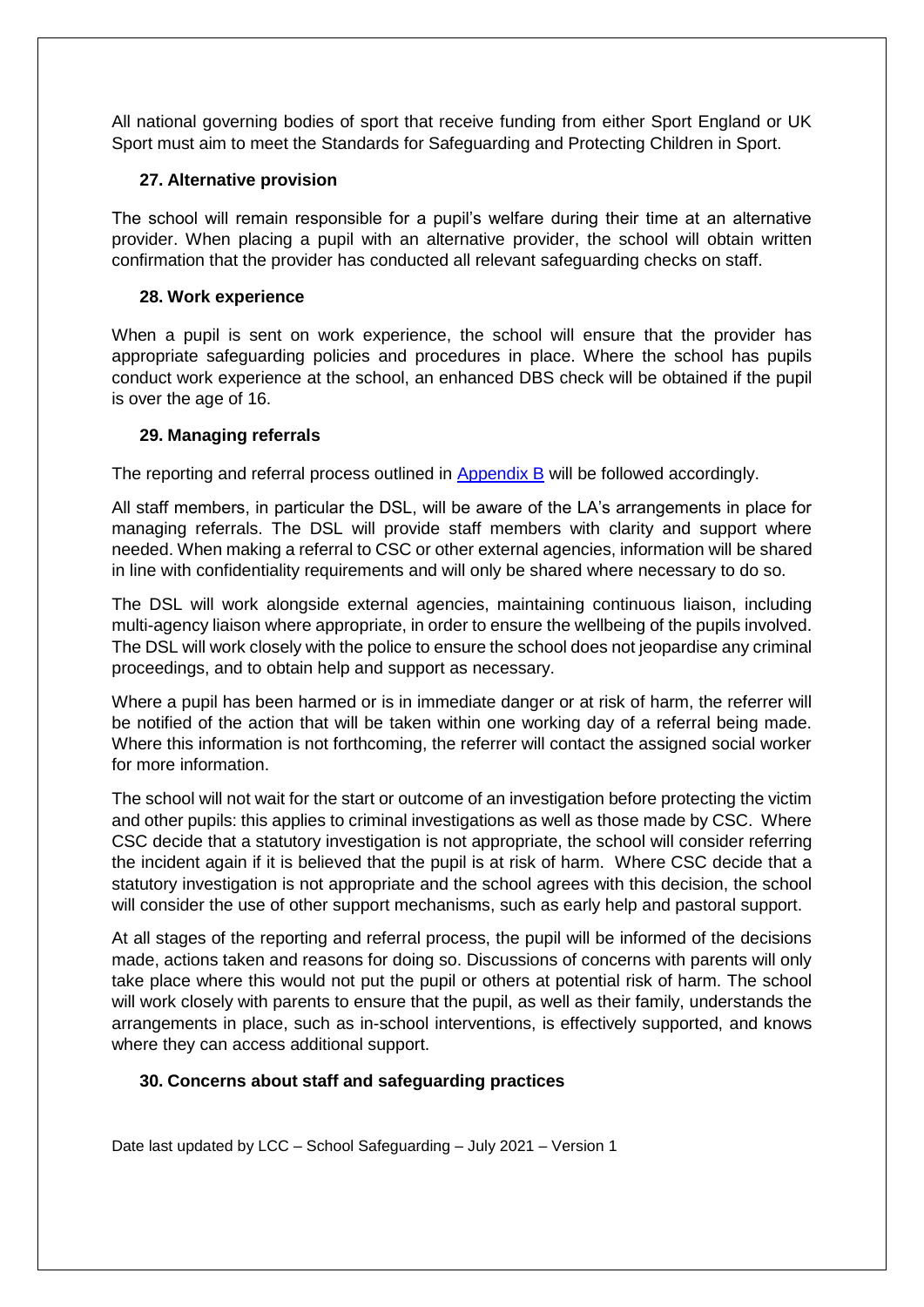If a staff member has concerns about another member of staff (including supply staff and volunteers), it will be raised with the headteacher or in the case of low-level concerns, the DSL/ Deputy. If the concern is with regards to the headteacher, it will be referred to the chair of governors.

Any concerns regarding the safeguarding practices at the school will be raised with the SLT, and the necessary whistleblowing procedures will be followed, as outlined in the Whistleblowing Policy. If a staff member feels unable to raise an issue with the SLT, they should access other whistleblowing channels such as the NSPCC whistleblowing helpline (0800 028 0285).

## **31. Allegations of abuse against staff**

There are clear policies in line with those from the CSAP (Children's Safeguarding Assurance Partnership) for dealing with allegations against people who work with children.

All allegations against staff, supply staff, volunteers and contractors will be managed in line with the school's Whistleblowing Policy – a copy of which will be provided to, and understood by, all staff. The school will ensure all allegations against staff, including those who are not employees of the school, are dealt with appropriately and that the school liaises with the relevant parties.

When managing allegations against staff, the school will recognise the distinction between allegations that meet the harms threshold and allegations that do not, also known as "lowlevel concerns". Allegations that meet the harms threshold include instances where staff have:

- Behaved in a way that has harmed a child, or may have harmed a child.
- Committed or possibly committed a criminal offence against or related to a child.
- Behaved towards a child in a way that indicates they may pose a risk of harm to children.
- Behaved, or may have behaved, in a way that indicates they may not be suitable to work with children.

All staff at St Wilfrid's School are aware of these procedures and aware of the following expectations and protocol:-

- ALL staff and volunteers are aware that they must refer allegations or concerns around staff (including supply staff) conduct to the Headteacher
- ALL staff and volunteers are aware of the requirement to, and process of referring allegations or concerns around the Headteacher to the nominated Governor and how to contact them
- The Headteacher and/or Chair of Governors will discuss the allegation with the Local Authority Designated Officer (LADO)
- CSAP procedures for dealing with allegations against staff will be followed [http://panlancashirescb.proceduresonline.com/chapters/p\\_allegations.html](http://panlancashirescb.proceduresonline.com/chapters/p_allegations.html)
- ALL staff and volunteers remember that the welfare of the child is paramount and that they have a duty to inform DSL **/ HT** if any adult's conduct gives cause for concern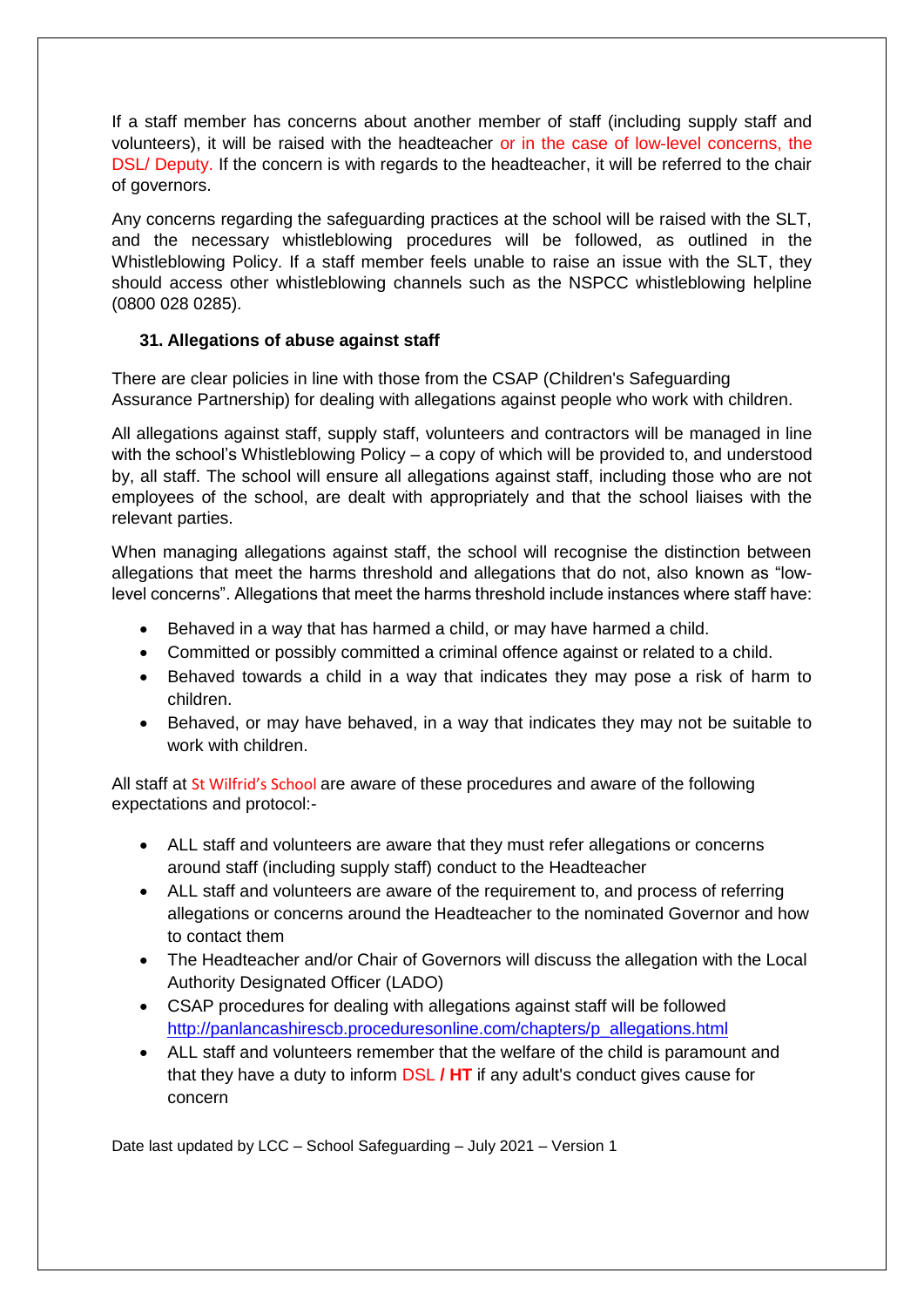• All low-level concerns surrounding staff or any adult in a position of trust should be reported to the **DSL/HT**.



Whistleblowing

- ALL staff are aware of the school's Whistle Blowing Policy <sup>Policy April 2021.doc</sup>which enables staff to raise concerns or allegations in confidence and for a sensitive enquiry to take place
- Staff are fully aware of Guidance for Safer Working Practice and Staff Code of



conduct / Handbook CONDUCT - sept 20<sup>2</sup> and are aware of professional expectations of their own behaviour and conduct.

• Further information, LADO information and flowchart of how allegations are managed managed: -



[Name of School] recognises that children may make disclosures against someone who is in a position of trust not in the school setting. This may be an adult in a place of worship, a sports coach or a club leader. After ensuring that the child is safe, we recognise that we must refer to the LADO and share information.

# **32. Safer recruitment**

St Wilfrid's School is committed to keeping pupils safe by ensuring that adults who work or volunteer in school are safe to do so. We therefore ensure that:

• Lancashire County Council Human Resources Guidance is adhered to, to ensure that there is a strong reference and commitment to safeguarding during advertisement, selection and recruitment of new staff

An enhanced DBS check with barred list information will be undertaken for all staff members engaged in regulated activity. A person will be considered to be in 'regulated activity' if, as a result of their work, they:

- Are responsible on a daily basis for teaching, training, instructing or the care or supervision of children.
- Regularly work in the school at times when children are on the premises.
- Regularly come into contact with children under 18 years of age.

*(Regular is defined as; at least 3 times in a 30 day period.)*

The DfE's [DBS Workforce Guides](https://www.gov.uk/government/publications/dbs-workforce-guidance) will be consulted when determining whether a position fits the child workforce criteria.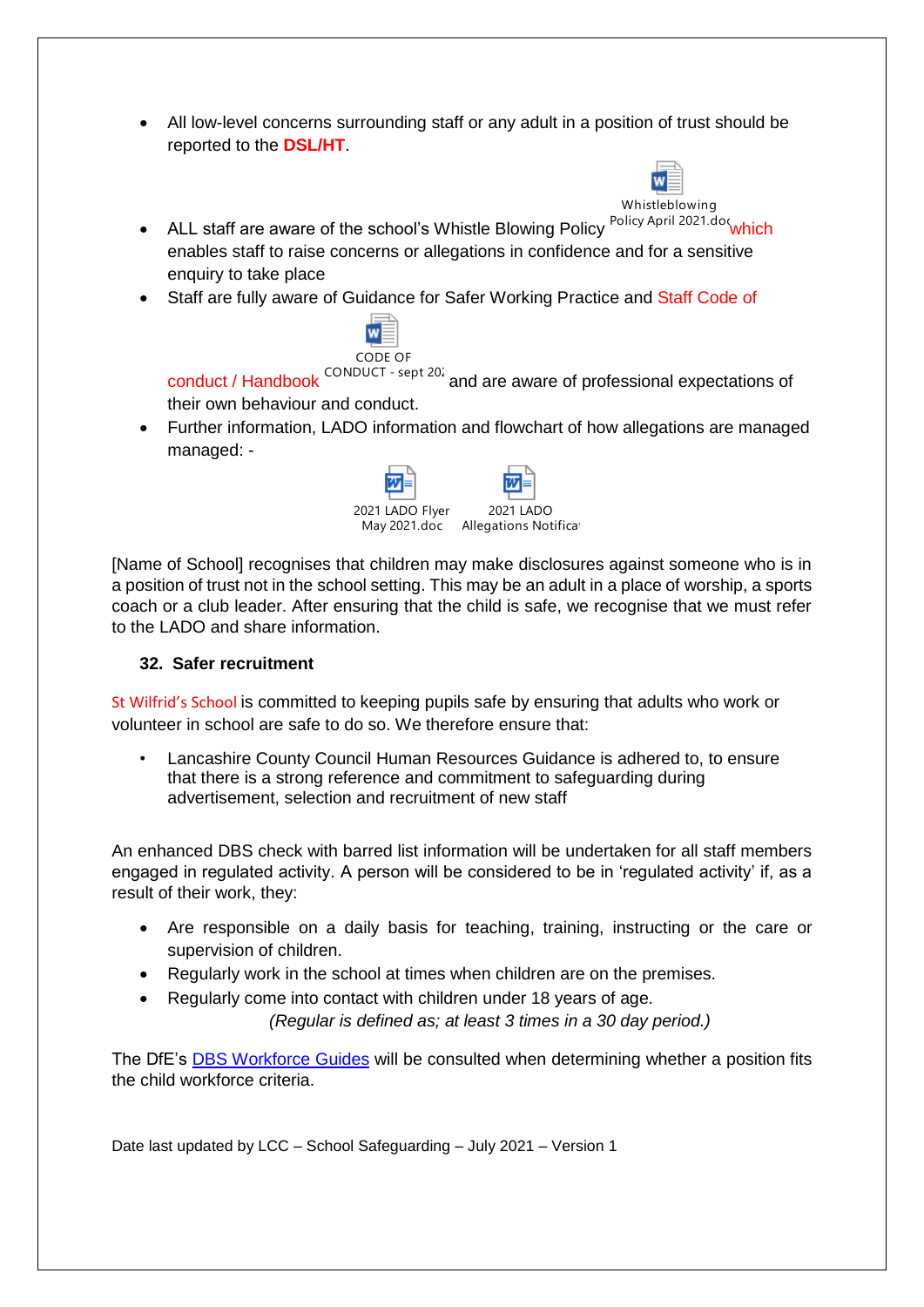The governing board will conduct the appropriate pre-employment checks for all prospective employees, including internal candidates and candidates who have lived or worked outside the UK.

School will ensure that:

- The appropriate DBS and suitability checks will be carried out for all governors, volunteers, and contractors.
- The original DBS certificate is seen for all appointees to the school, even where the on-line DBS system indicates that the check is clear
- There are sufficient staff/Governors who have undertaken appropriate Safer Recruitment training in the last 5 years to enable at least one person on every recruitment panel to be appropriately trained and there are at least 2 people on each selection panel
- Covering (umbrella) letters will be obtained from agencies and other employers that provide staff to work in school to confirm that appropriate checks have been undertaken. Agencies will be requested to complete the checklist found at Appendix Q of the R&S Guidance.



- Individual identity checks will be undertaken on those staff detailed above to ensure they are employees of the named agency/employer
- A transfer of control agreement will be used where other agencies/organisations use school premises and are not operating under school's safeguarding policies and procedures
- Adults who are involved in the management or provision of child care of children in Early Years, or in out of school provision for children up to 8 years old, will make a declaration that they are not disqualified under the Child Care Act 2006.
- With regard to Disqualification Under the Childcare Act we will adhere to Guidance from [Lancashire County Council Human Resources](file://///CorpData01/LCCUsers4$/vwallace001/My%20Documents/For%20portal/•%09https:/schoolsportal.lancsngfl.ac.uk/view_sp.asp%3fsiteid=4311&pageid=45826&e=e)
- It is good practice to ensure that this declaration is renewed annually for those staff working in a relevant setting and evidenced using the LCC staff confirmation form (May 2021). This form will be retained and stored securely.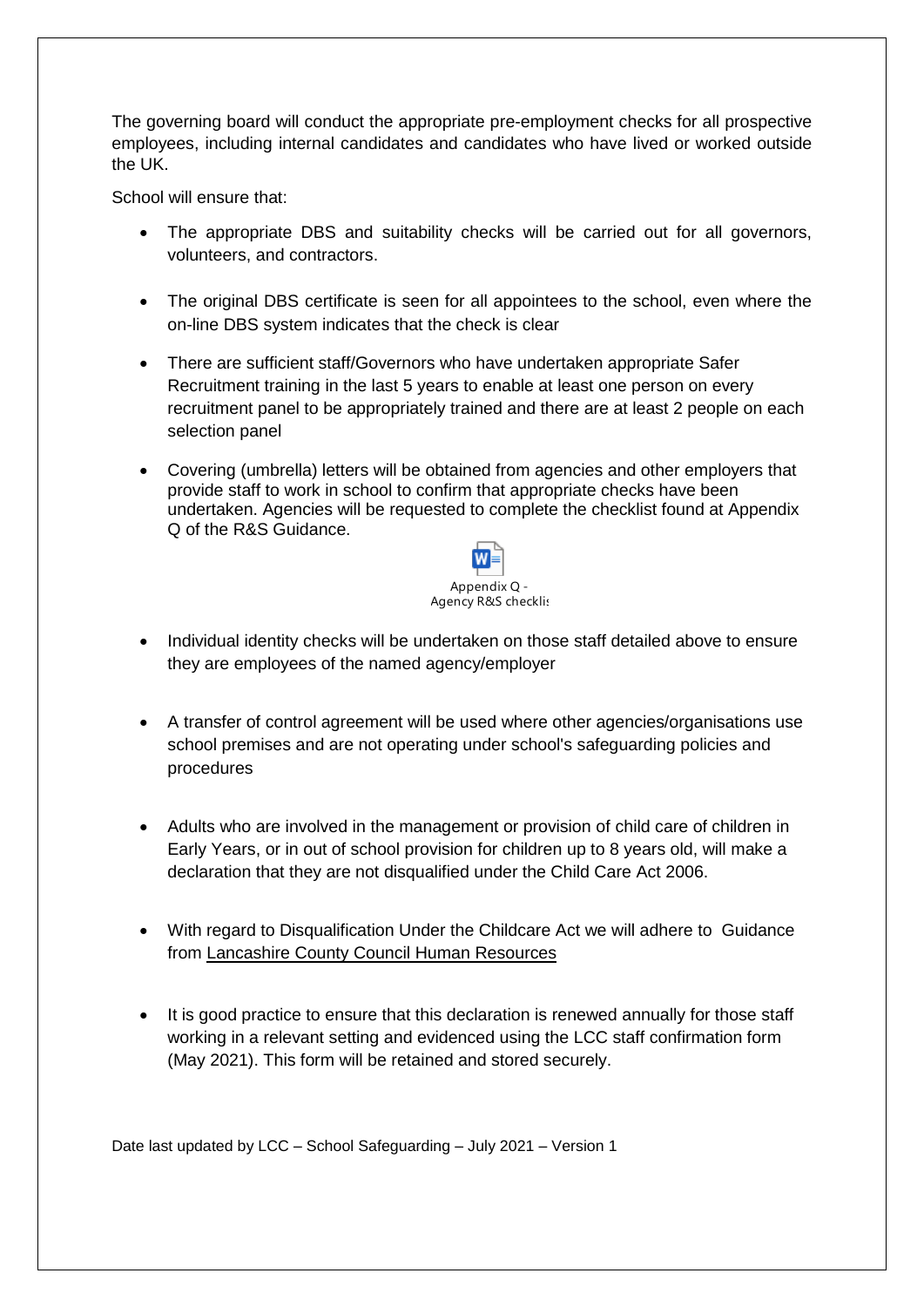



- When an issue is declared, advice will be sought from Ofsted about the need to apply for a waiver. If a waiver is necessary, a risk assessment will be carried out and proportionate measures put in place until a waiver has been issued or matters resolved. If it is not resolved, this must be reported:- [disqualification@ofsted.gov.uk](mailto:disqualification@ofsted.gov.uk)
- Advice will be sought from Human Resources, LADO and/or Schools Safeguarding Officers if any staff are unclear about any aspects of Safer Recruitment.

#### **Referral to the DBS**

The school will refer to the DBS anyone who has harmed a child or poses a risk of harm to a child, or if there is reason to believe the member of staff has committed an offence and has been removed from working in regulated activity.

## **Single central record (SCR)**

The school keeps an SCR which records all staff, including agency and third-party supply staff (for longer placements), and teacher trainees on salaried routes, who work at the school.

All members of the Governing body are also recorded on the SCR.

The following information is recorded on the SCR:

- An identity check
- A barred list check
- An enhanced DBS check
- A prohibition from teaching check
- A check of professional qualifications, where required
- A check to determine the individual's right to work in the UK
- Additional checks for those who have lived or worked outside of the UK
- Any other information deemed relevant.

If any checks have been conducted for volunteers or Governors, these may also be recorded on the SCR. If risk assessments are conducted to assess whether a volunteer should be subject to an enhanced DBS check, the risk assessment will be recorded.

The details of an individual will be removed from the SCR once they no longer work at the school.